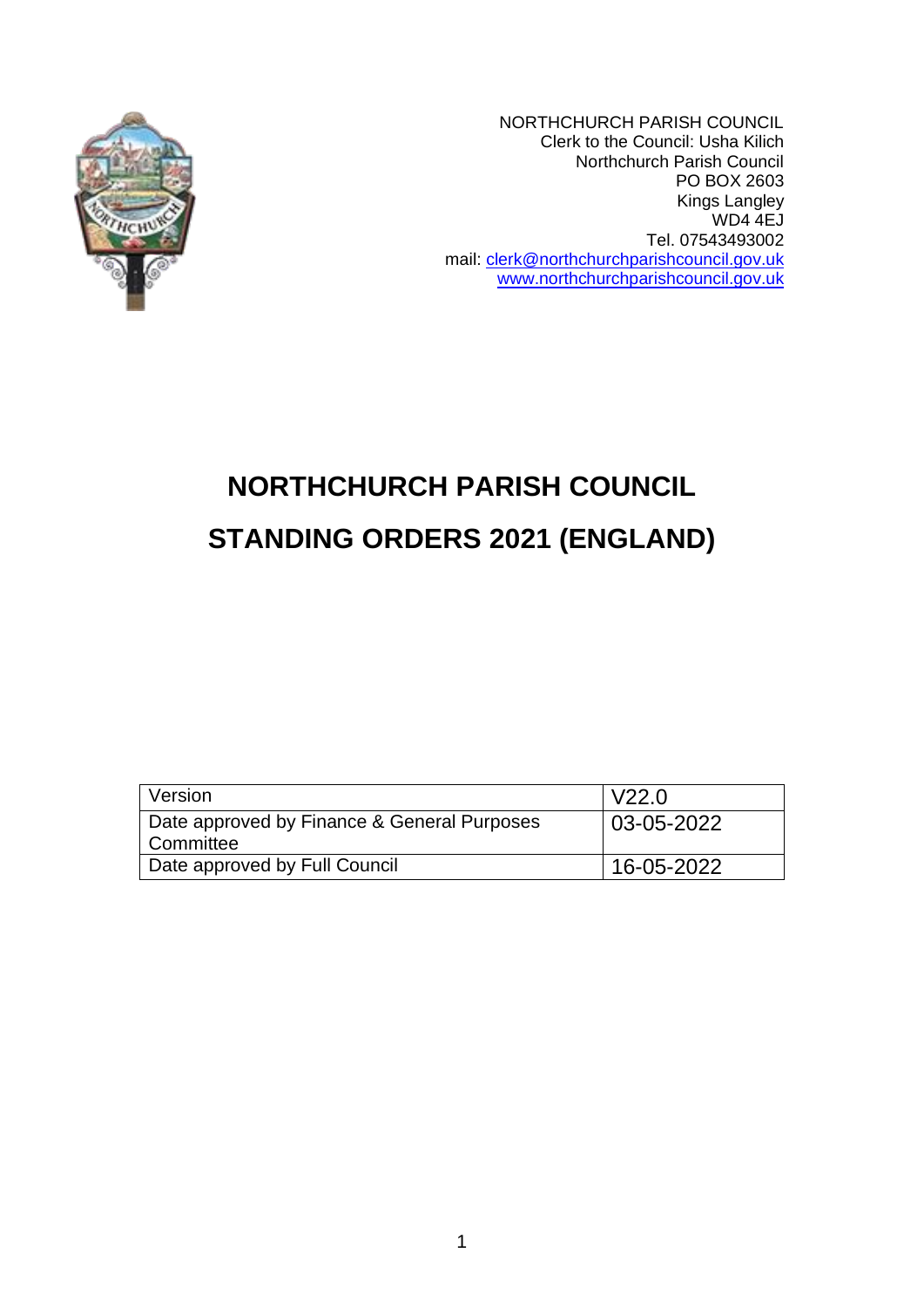**National Association of Local Councils (NALC) 109 Great Russell Street London WC1B 3LD**

**020 7637 1865 | nalc@nalc.gov.uk | www.nalc.gov.uk**

**© NALC 2018. All rights are reserved. No part of this publication may be reproduced or used for commercial purposes without the written permission of NALC save that councils in membership of NALC have permission to edit and use the standing orders in this publication for their governance purposes.**

**Permission is given to use NALC's logo in the presented format only.**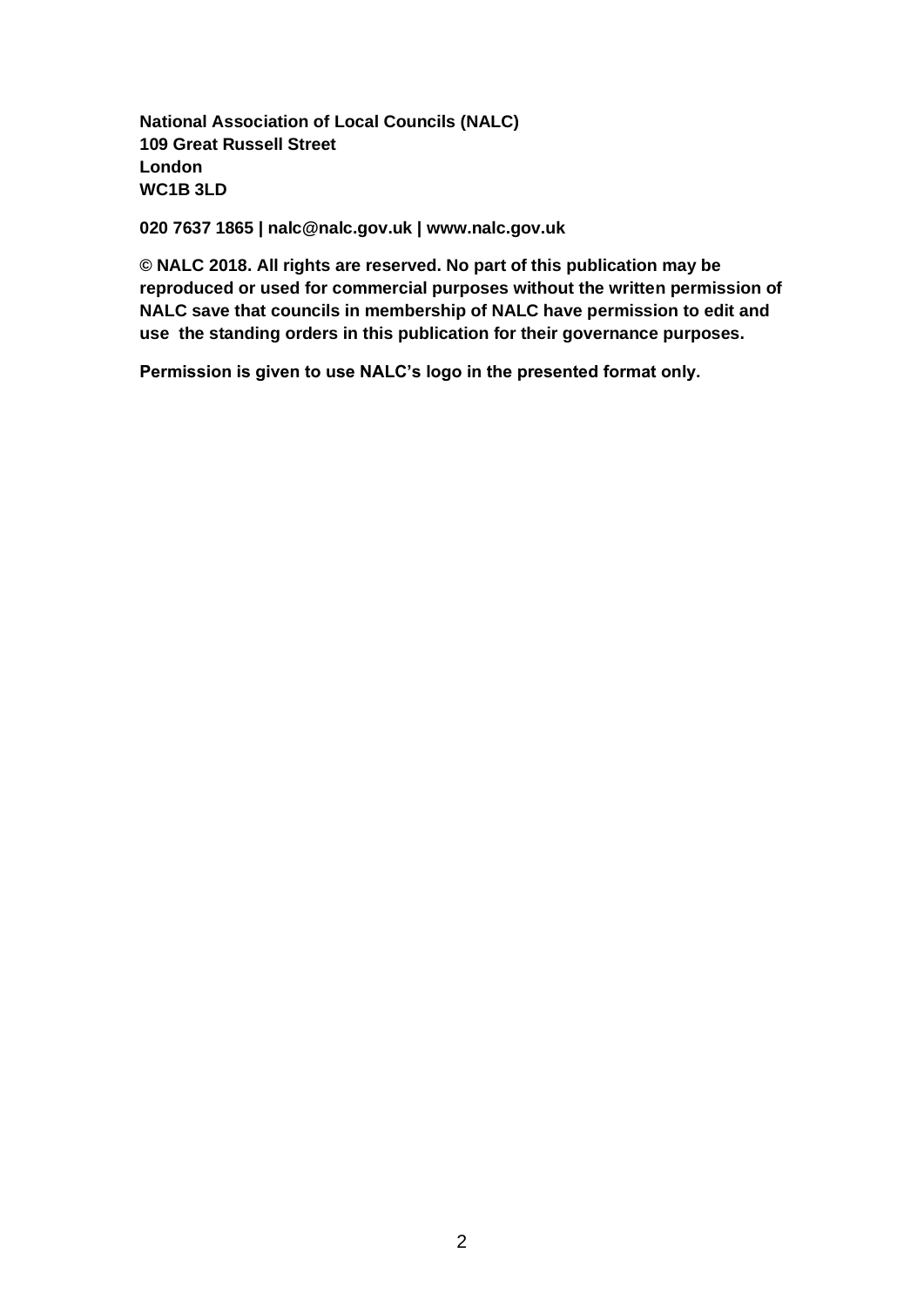| 1. |                                                            |  |
|----|------------------------------------------------------------|--|
| 2. |                                                            |  |
| 3. |                                                            |  |
| 4. |                                                            |  |
| 5. |                                                            |  |
| 6. | EXTRAORDINARY MEETINGS OF THE COUNCIL, COMMITTEES AND      |  |
| 7. |                                                            |  |
| 8. |                                                            |  |
| 9. | MOTIONS FOR A MEETING THAT REQUIRE WRITTEN NOTICE TO       |  |
|    | 10. MOTIONS AT A MEETING THAT DO NOT REQUIRE WRITTEN       |  |
|    |                                                            |  |
|    |                                                            |  |
|    |                                                            |  |
|    |                                                            |  |
|    |                                                            |  |
|    |                                                            |  |
|    |                                                            |  |
|    |                                                            |  |
|    |                                                            |  |
|    |                                                            |  |
|    | 21. RESPONSIBILITIES UNDER DATA PROTECTION LEGISLATION  25 |  |
|    |                                                            |  |
|    |                                                            |  |
|    | 24. COMMUNICATING WITH DISTRICT AND COUNTY OR UNITARY      |  |
|    |                                                            |  |
|    |                                                            |  |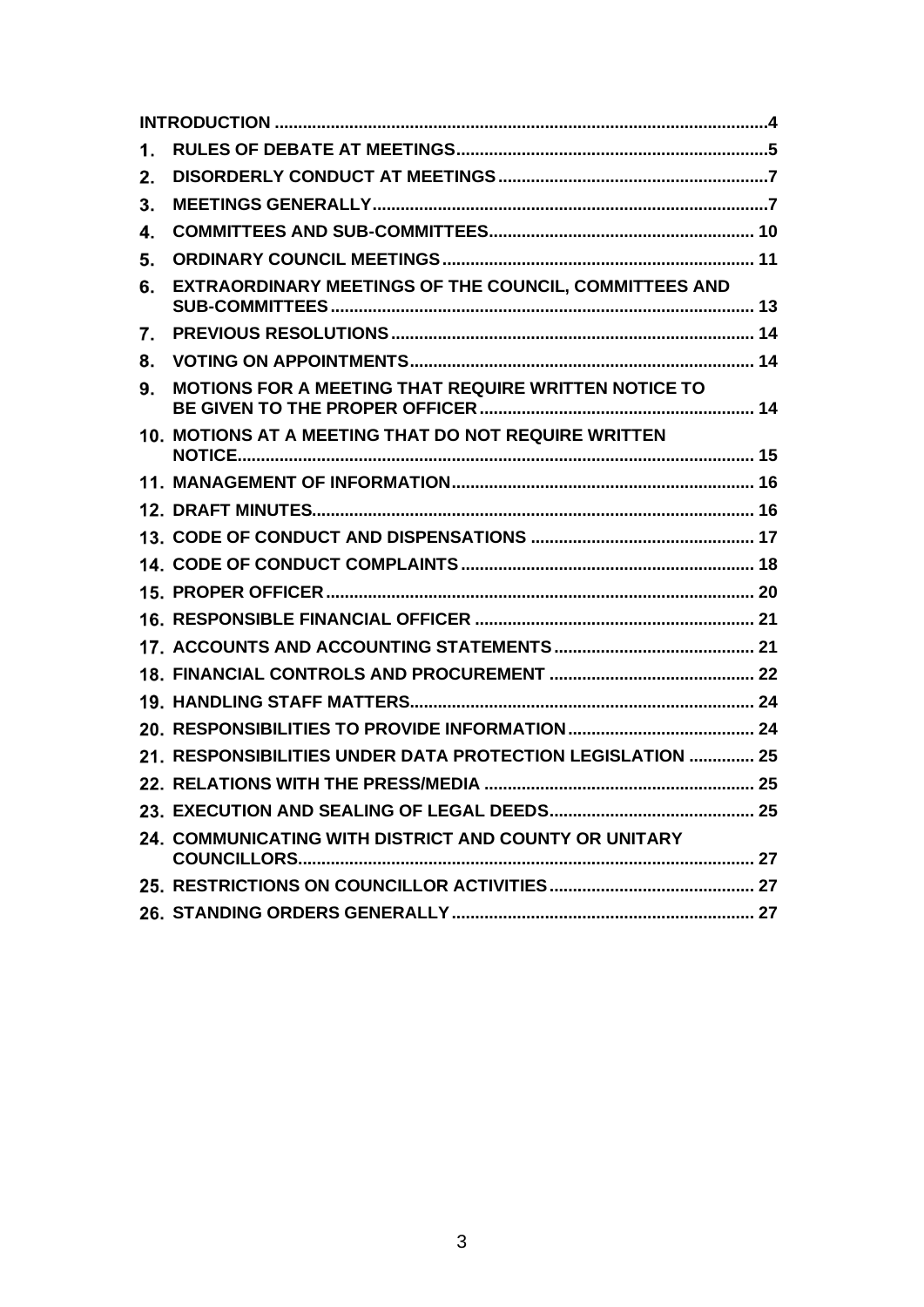# <span id="page-3-0"></span>**INTRODUCTION**

These standing orders are based on the latest National Association of Local Council (NALC) model standing orders contained in "Local Councils Explained" by Meera Tharmarajah (© 2013 NALC). This publication contains new standing orders which reference new legislation introduced after 2013 when the last model standing orders were published.

# **Notes**

Standing orders that are in bold type contain legal and statutory requirements. Standing orders not in bold are designed to help councils operate effectively but they do not contain statutory requirements.

For convenience, the word "councillor" is used in standing orders and, unless the context suggests otherwise, includes a non-councillor with or without voting rights.

<span id="page-3-1"></span>Matters to be decided are called proposals or motions. Decisions, called resolutions, are recorded in the minutes as, for example, "It was resolved that the council will contribute £2000 to the community bus scheme."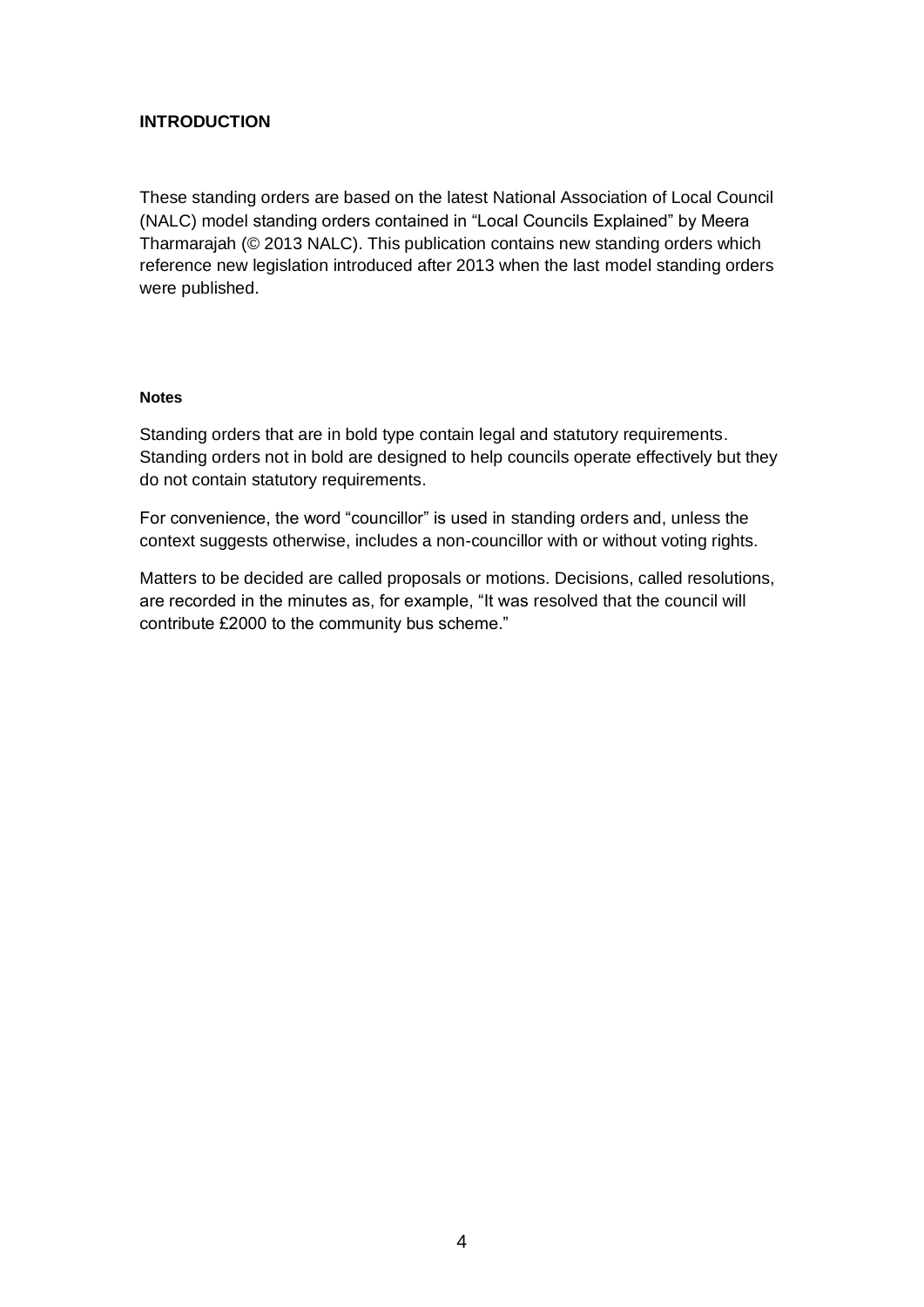#### **RULES OF DEBATE AT MEETINGS**  $1.$

- a Motions on the agenda shall be considered in the order that they appear unless the order is changed at the discretion of the chair of the meeting.
- b A motion (including an amendment) shall not be progressed unless it has been moved and seconded.
- c A motion on the agenda that is not moved by its proposer may be treated by the chair of the meeting as withdrawn.
- d If a motion (including an amendment) has been seconded, it may be withdrawn by the proposer only with the consent of the seconder and the meeting.
- e An amendment is a proposal to remove or add words to a motion. It shall not negate the motion.
- f If an amendment to the original motion is carried, the original motion (as amended) becomes the substantive motion upon which further amendment(s) may be moved.
- g An amendment shall not be considered unless early verbal notice of it is given at the meeting and, if requested by the chair of the meeting, is expressed in writing to the chair.
- h A councillor may move an amendment to his own motion if agreed by the meeting. If a motion has already been seconded, the amendment shall be with the consent of the seconder and the meeting.
- i If there is more than one amendment to an original or substantive motion, the amendments shall be moved in the order directed by the chair of the meeting.
- j Subject to standing order 1(k), only one amendment shall be moved and debated at a time, the order of which shall be directed by the chair of the meeting.
- k One or more amendments may be discussed together if the chair of the meeting considers this expedient but each amendment shall be voted upon separately.
- l A councillor may not move more than one amendment to an original or substantive motion.
- m The mover of an amendment has no right of reply at the end of debate on it.
- n Where a series of amendments to an original motion are carried, the mover of the original motion shall have a right of reply either at the end of debate on the first amendment or at the very end of debate on the final substantive motion immediately before it is put to the vote.
- o Unless permitted by the chair of the meeting, a councillor may speak once in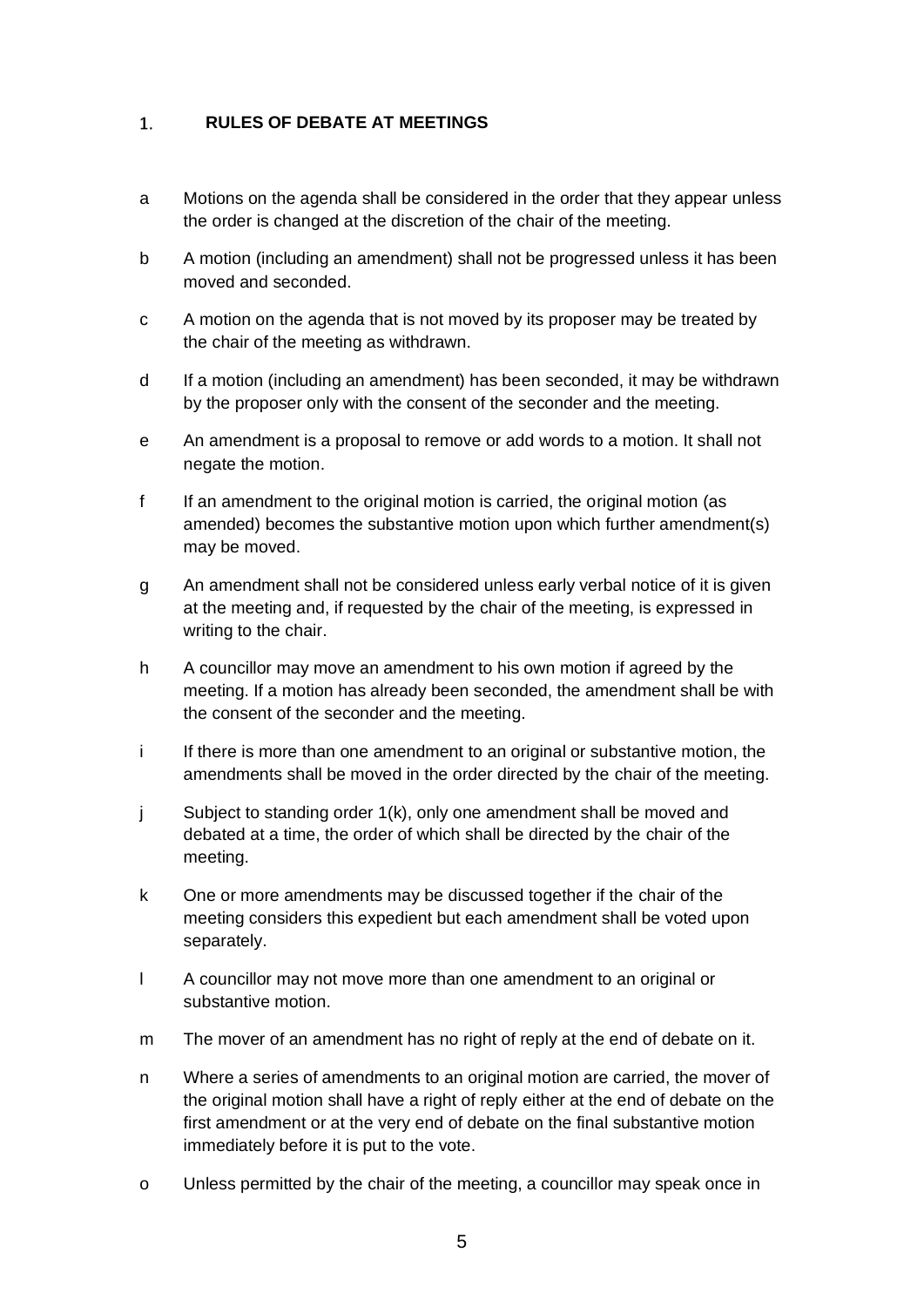the debate on a motion except:

- i. to speak on an amendment moved by another councillor;
- ii. to move or speak on another amendment if the motion has been amended since he last spoke;
- iii. to make a point of order;
- iv. to give a personal explanation; or
- v. to exercise a right of reply.
- p During the debate on a motion, a councillor may interrupt only on a point of order or a personal explanation and the councillor who was interrupted shall stop speaking. A councillor raising a point of order shall identify the standing order which he considers has been breached or specify the other irregularity in the proceedings of the meeting he is concerned by.
- q A point of order shall be decided by the chair of the meeting and his decision shall be final.
- r When a motion is under debate, no other motion shall be moved except:
	- i. to amend the motion;
	- ii. to proceed to the next business;
	- iii. to adjourn the debate;
	- iv. to put the motion to a vote;
	- v. to ask a person to be no longer heard or to leave the meeting;
	- vi. to refer a motion to a committee or sub-committee for consideration;
	- vii. to exclude the public and press;
	- viii. to adjourn the meeting; or
	- ix. to suspend particular standing order(s) excepting those which reflect mandatory statutory or legal requirements.
- s Before an original or substantive motion is put to the vote, the chair of the meeting shall be satisfied that the motion has been sufficiently debated and that the mover of the motion under debate has exercised or waived his right of reply.
- <span id="page-5-0"></span>t Excluding motions moved under standing order 1(r), the contributions or speeches by a councillor shall relate only to the motion under discussion and shall not exceed 3 minutes without the consent of the chair of the meeting.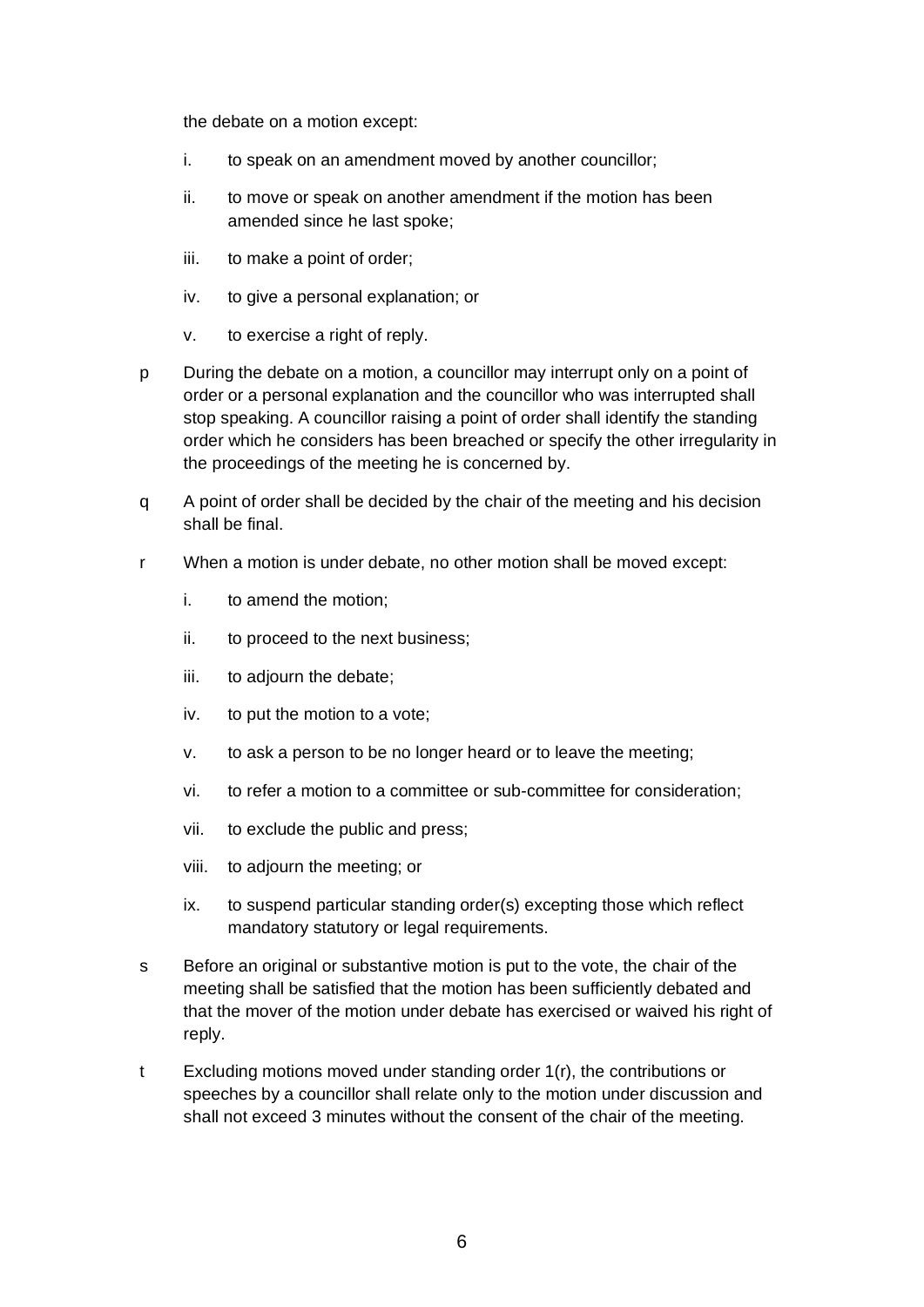#### $2.$ **DISORDERLY CONDUCT AT MEETINGS**

- a No person shall obstruct the transaction of business at a meeting or behave offensively or improperly. If this standing order is ignored, the chair of the meeting shall request such person(s) to moderate or improve their conduct.
- b If person(s) disregard the request of the chair of the meeting to moderate or improve their conduct, any councillor or the chair of the meeting may move that the person be no longer heard or be excluded from the meeting. The motion, if seconded, shall be put to the vote without discussion.
- c If a resolution made under standing order  $2(b)$  is ignored, the chair of the meeting may take further reasonable steps to restore order or to progress the meeting. This may include temporarily suspending or closing the meeting.

#### <span id="page-6-0"></span>**MEETINGS GENERALLY**  $\mathbf{R}$

Full Council meetings Committee meetings Sub-committee meetings

- a **Meetings shall not take place in premises which at the time of the meeting are used for the supply of alcohol, unless no other premises are available free of charge or at a reasonable cost.**
- b **The minimum three clear days for notice of a meeting does not include the day on which notice was issued, the day of the meeting, a Sunday, a day of the Christmas break, a day of the Easter break or of a bank holiday or a day appointed for public thanksgiving or mourning.**
- c **The minimum three clear days' public notice for a meeting does not include the day on which the notice was issued or the day of the meeting unless the meeting is convened at shorter notice**
- ● d **Meetings shall be open to the public unless their presence is prejudicial to the public interest by reason of the confidential nature of the business to be transacted or for other special reasons. The public's exclusion from part or all of a meeting shall be by a resolution which shall give reasons for the public's exclusion.**
	- e Members of the public may make representations, answer questions and give evidence at a meeting which they are entitled to attend in respect of the business on the agenda.
	- f The period of time designated for public participation at a meeting in accordance with standing order 3(e) shall not exceed 15 minutes unless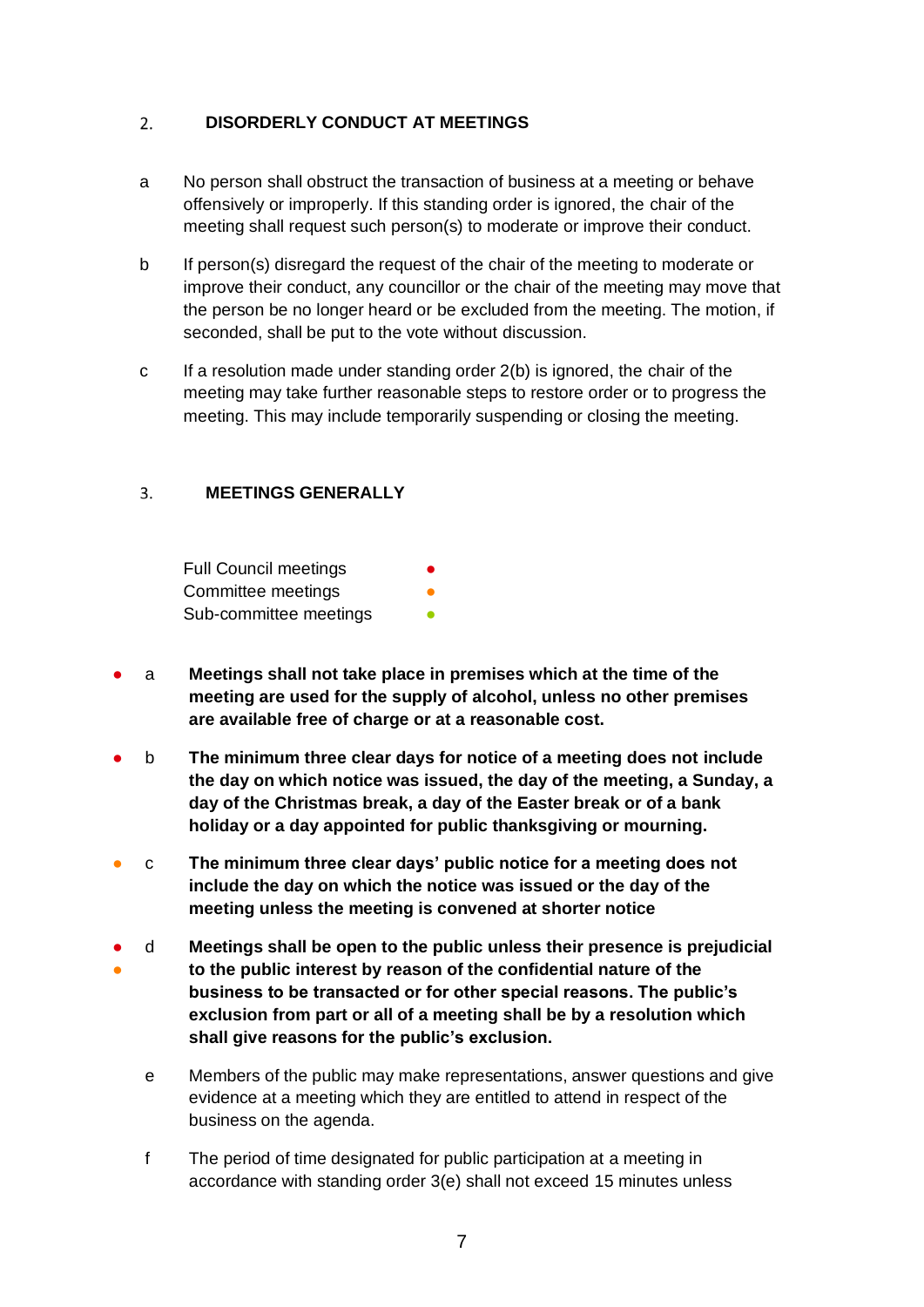directed by the chair of the meeting.

- g Subject to standing order 3(f), a member of the public shall not speak for more than 3 minutes.
- h In accordance with standing order 3(e), a question shall not require a response at the meeting nor start a debate on the question. The chair of the meeting may direct that a written or oral response be given.
- i A person who speaks at a meeting shall direct his comments to the chair of the meeting.
- j Only one person is permitted to speak at a time. If more than one person wants to speak, the chair of the meeting shall direct the order of speaking.
- ● k **Subject to standing order 3(m), a person who attends a meeting is permitted to report on the meeting whilst the meeting is open to the public. To "report" means to film, photograph, make an audio recording of meeting proceedings, use any other means for enabling persons not present to see or hear the meeting as it takes place or later or to report or to provide oral or written commentary about the meeting so that the report or commentary is available as the meeting takes place or later to persons not present.**
- ● l **A person present at a meeting may not provide an oral report or oral commentary about a meeting as it takes place without permission.**
- ● m **The press shall be provided with reasonable facilities for the taking of their report of all or part of a meeting at which they are entitled to be present.**
- n Subject to standing orders which indicate otherwise, anything **authorised or required to be done by, to or before the Chair of the Council may in his absence be done by, to or before the Vice-Chair of the Council (if there is one).**
- o **The Chair of the Council, if present, shall preside at a meeting. If the Chair is absent from a meeting, the Vice-Chair of the Council (if there is one) if present, shall preside. If both the Chair and the Vice-Chair are absent from a meeting, a councillor as chosen by the councillors present at the meeting shall preside at the meeting.**
- ● ● p **Subject to a meeting being quorate, all questions at a meeting shall be decided by a majority of the councillors and non-councillors with voting rights present and voting.**
- ● ● q **The chair of a meeting may give an original vote on any matter put to the vote, and in the case of an equality of votes may exercise his casting vote whether or not he gave an original vote.**

*See standing orders 5(h) and (i) for the different rules that apply in the*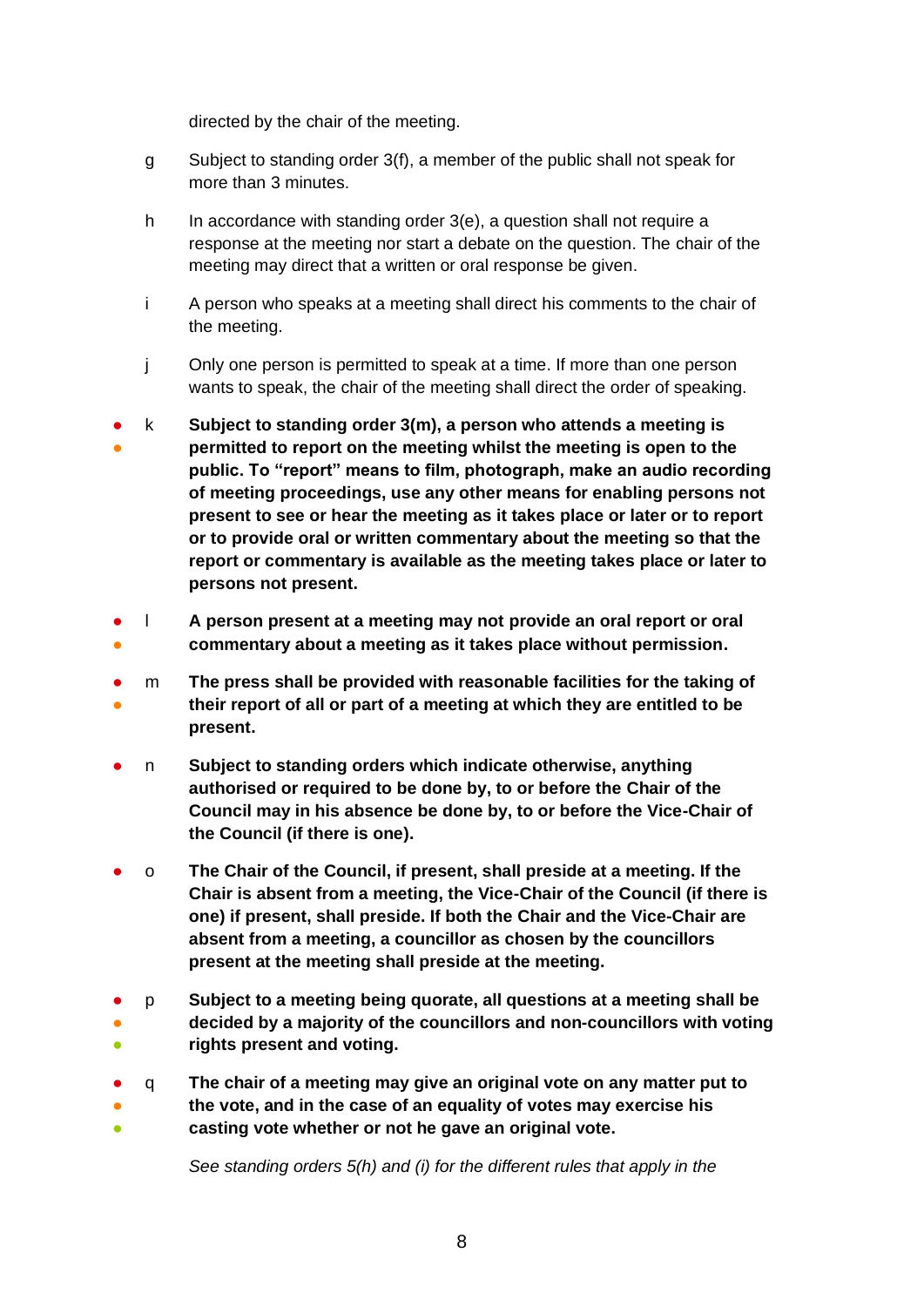*election of the Chair of the Council at the annual meeting of the Council.*

- r **Unless standing orders provide otherwise, voting on a question shall be by a show of hands. At the request of a councillor, the voting on any question shall be recorded so as to show whether each councillor present and voting gave his vote for or against that question.** Such a request shall be made before moving on to the next item of business on the agenda.
	- s The minutes of a meeting shall include an accurate record of the following:
		- i. the time and place of the meeting;
		- ii. the names of councillors who are present and the names of councillors who are absent;
		- iii. interests that have been declared by councillors and non-councillors with voting rights:
		- iv. the grant of dispensations (if any) to councillors and non-councillors with voting rights;
		- v. whether a councillor or non-councillor with voting rights left the meeting when matters that they held interests in were being considered;
		- vi. if there was a public participation session; and
		- vii. the resolutions made.
- t **A councillor or a non-councillor with voting rights who has a**
- **disclosable pecuniary interest or another interest as set out in the**
- **Council's code of conduct in a matter being considered at a meeting is subject to statutory limitations or restrictions under the code on his right to participate and vote on that matter.**
- u **No business may be transacted at a meeting unless at least one-third of the whole number of members of the Council are present and in no case shall the quorum of a meeting be less than three.**

*See standing order 4d(ix) for the quorum of a committee or sub-committee meeting.* 

- v **If a meeting is or becomes inquorate no business shall be transacted**
	- and the meeting shall be closed. The business on the agenda for the meeting shall be adjourned to another meeting.
		- w A meeting shall not exceed a period of 2 1/2 hours.

● ●

x For the reasons below, the Clerk is not required to record an account of who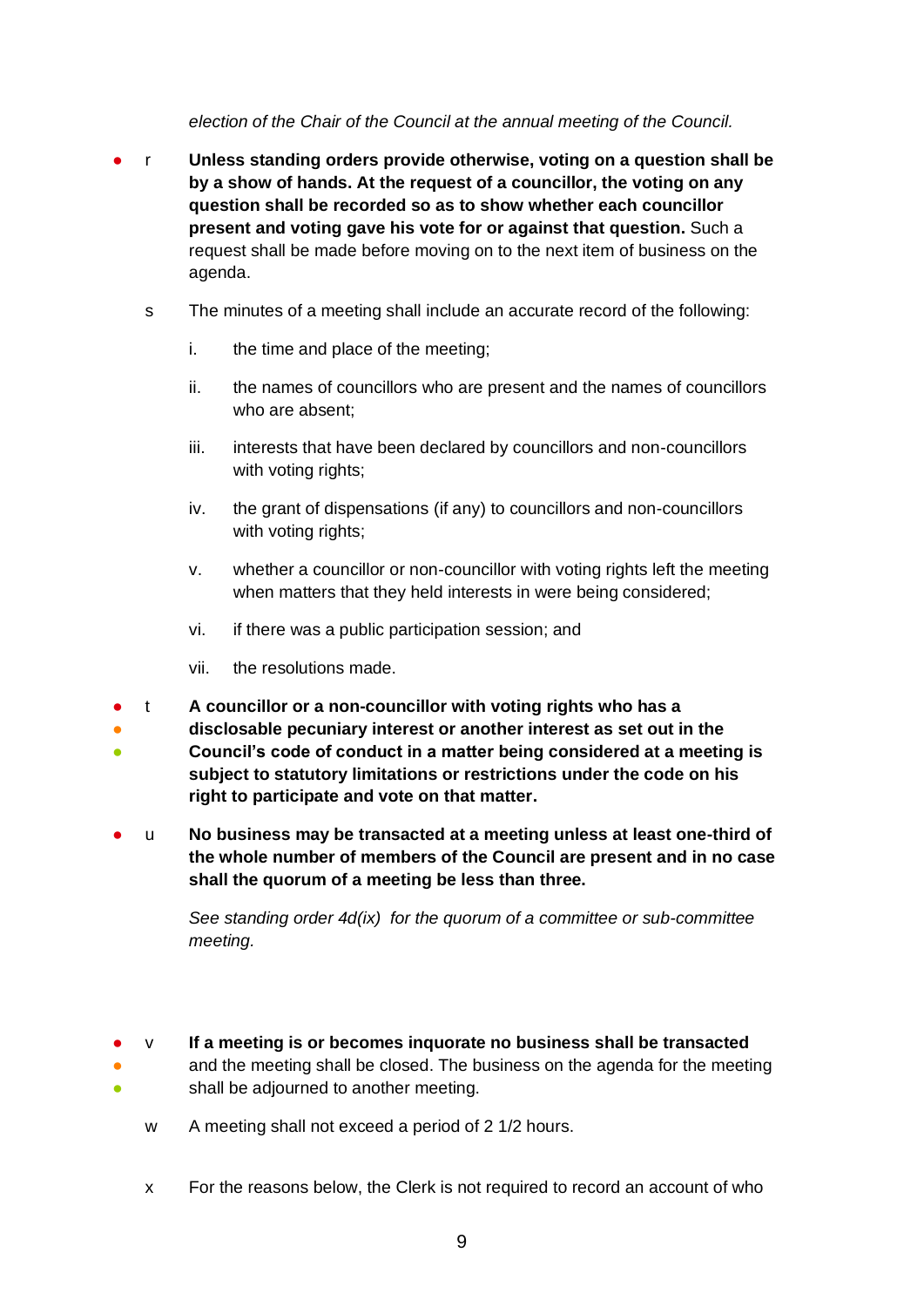said what, or a detailed account of discussions:

- i. It is not required under meeting rule(s) above.
- ii. It is not necessary because parish councils are non-political and council decisions are corporate decisions.
- iii. It is not practical because the clerk has other roles at a meeting.
- y Any person, including a parish, borough, or county councillor, wishing to report to the meeting, must supply a copy of the report in writing to the clerk before the agenda is issued. If a councillor is asked a question during the meeting the councillor will send the Clerk their response in writing after the meeting to be included in the minutes.

This report will be added to the minutes as an appendix. If no report is received, the clerk will summarise the report by saying "Person x reported on topic y. No written report has been received".

z A topic that arises during discussion but that is not on the agenda as a proposal, will be recorded as an item to be decided at a future meeting.

#### <span id="page-9-0"></span>**COMMITTEES AND SUB-COMMITTEES**  $\overline{4}$ .

- a **Unless the Council determines otherwise, a committee may appoint a sub-committee whose terms of reference and members shall be determined by the committee.**
- b **The members of a committee may include non-councillors unless it is a committee which regulates and controls the finances of the Council.**
- c **Unless the Council determines otherwise, all the members of an advisory committee and a sub-committee of the advisory committee may be noncouncillors.**
- d The Council may appoint standing committees or other committees as may be necessary, and:
	- i. shall determine their terms of reference;
	- ii. shall determine the number and time of the ordinary meetings of a standing committee up until the date of the next annual meeting of the Council;
	- iii. shall permit a committee, other than in respect of the ordinary meetings of a committee, to determine the number and time of its meetings;
	- iv. shall, subject to standing orders 4(b) and (c), appoint and determine the terms of office of members of such a committee;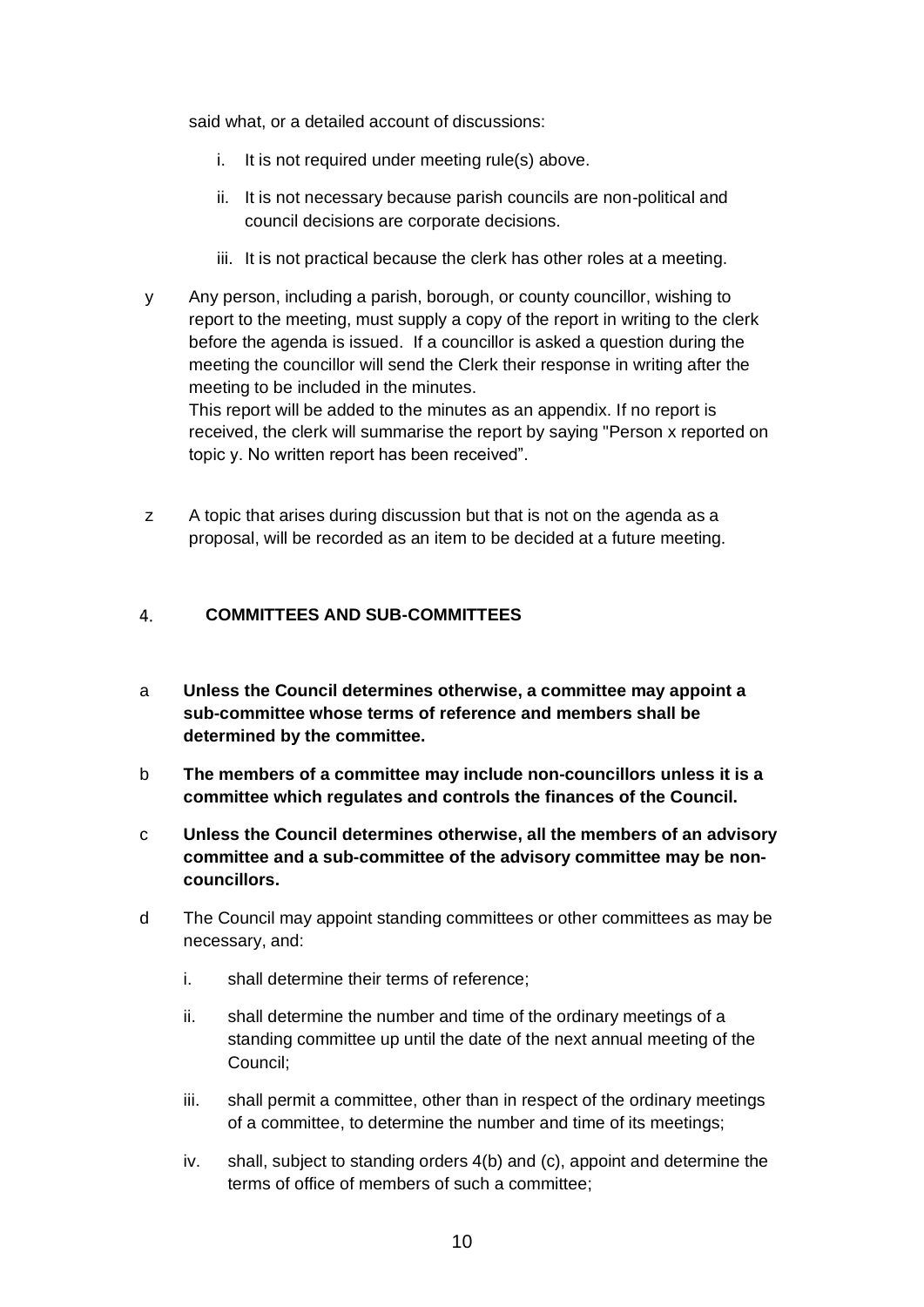- v. may, subject to standing orders 4(b) and (c), appoint and determine the terms of office of the substitute members to a committee whose role is to replace the ordinary members at a meeting of a committee if the ordinary members of the committee confirm to the Proper Officer 7 days before the meeting that they are unable to attend;
- vi. The chair of the council may attend all committess by virtue of his office (accept where he is nominated of that committee) and shall have all rights of participation and voting.
- vii. shall, after it has appointed the members of a standing committee, appoint the chair of the standing committee;
- viii. shall permit a committee other than a standing committee, to appoint its own chair at the first meeting of the committee;
- ix. shall determine the place, notice requirements and quorum for a meeting of a committee and a sub-committee which, in both cases, shall be no less than three;
- x. shall determine if the public may participate at a meeting of a committee;
- xi. shall determine if the public and press are permitted to attend the meetings of a sub-committee and also the advance public notice requirements, if any, required for the meetings of a sub-committee;
- xii. shall determine if the public may participate at a meeting of a subcommittee that they are permitted to attend; and
- xiii. may dissolve a committee or a sub-committee.

#### <span id="page-10-0"></span> $5<sub>1</sub>$ **ORDINARY COUNCIL MEETINGS**

- a **In an election year, the annual meeting of the Council shall be held on or within 14 days following the day on which the councillors elected take office.**
- b **In a year which is not an election year, the annual meeting of the Council shall be held on such day in May as the Council decides.**
- c **If no other time is fixed, the annual meeting of the Council shall take place at 6pm.**
- d **In addition to the annual meeting of the Council, at least three other ordinary meetings shall be held in each year on such dates and times as the Council decides.**
- e **The first business conducted at the annual meeting of the Council shall be the election of the Chair and Vice-Chair (if there is one) of the Council.**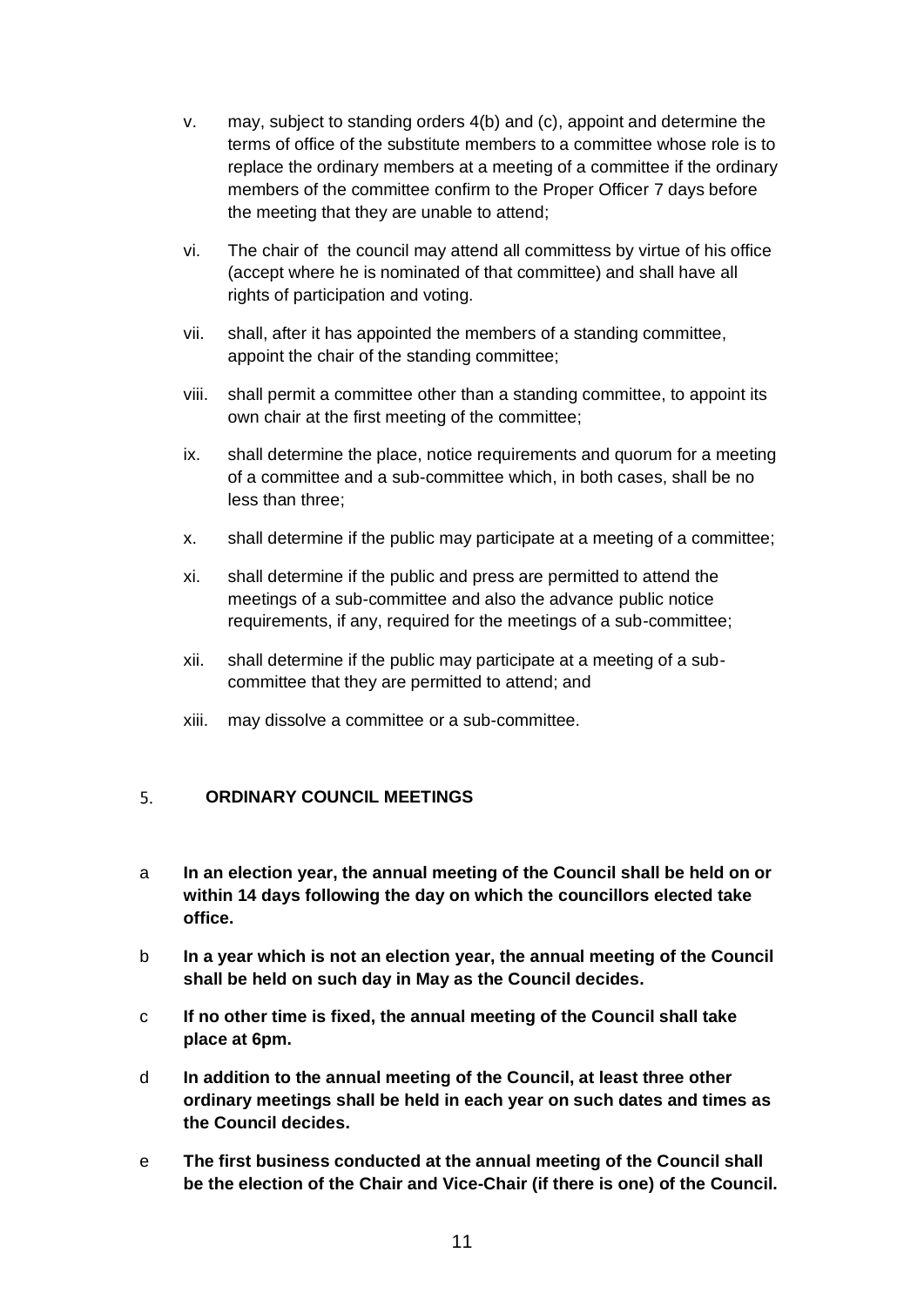- f **The Chair of the Council, unless he has resigned or becomes disqualified, shall continue in office and preside at the annual meeting until his successor is elected at the next annual meeting of the Council.**
- g **The Vice-Chair of the Council, if there is one, unless he resigns or becomes disqualified, shall hold office until immediately after the election of the Chair of the Council at the next annual meeting of the Council.**
- h **In an election year, if the current Chair of the Council has not been reelected as a member of the Council, he shall preside at the annual meeting until a successor Chair of the Council has been elected. The current Chair of the Council shall not have an original vote in respect of the election of the new Chair of the Council but shall give a casting vote in the case of an equality of votes.**
- i **In an election year, if the current Chair of the Council has been re-elected as a member of the Council, he shall preside at the annual meeting until a new Chair of the Council has been elected. He may exercise an original vote in respect of the election of the new Chair of the Council and shall give a casting vote in the case of an equality of votes.**
- j Following the election of the Chair of the Council and Vice-Chair (if there is one) of the Council at the annual meeting, the business shall include:
	- i. **In an election year, delivery by the Chair of the Council and councillors of their acceptance of office forms unless the Council resolves for this to be done at a later date. In a year which is not an election year, delivery by the Chair of the Council of his acceptance of office form unless the Council resolves for this to be done at a later date;**
	- ii. Confirmation of the accuracy of the minutes of the last meeting of the Council;
	- iii. Receipt of the minutes of the last meeting of a committee;
	- iv. Consideration of the recommendations made by a committee;
	- v. Review of delegation arrangements to committees, sub-committees, staff and other local authorities;
	- vi. Review of the terms of reference for committees;
	- vii. Appointment of members to existing committees;
	- viii. Appointment of any new committees in accordance with standing order 4;
	- ix. Review and adoption of appropriate standing orders and financial regulations;
	- x. Review of arrangements (including legal agreements) with other local authorities, not-for-profit bodies and businesses.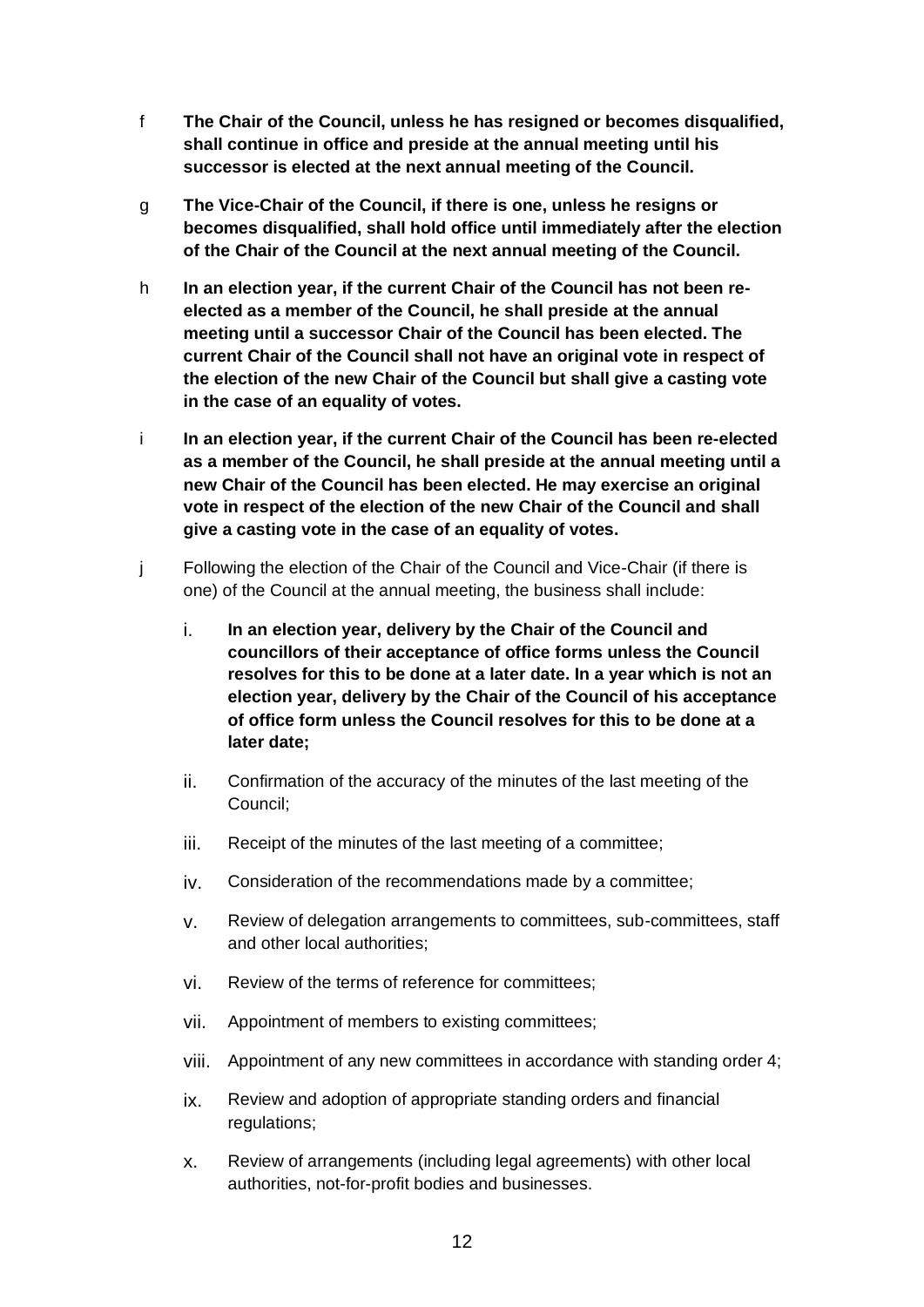- xi. Review of representation on or work with external bodies and arrangements for reporting back;
- xii. In an election year, to make arrangements with a view to the Council becoming eligible to exercise the general power of competence in the future;
- xiii. Review of inventory of land and other assets including buildings and office equipment;
- xiv. Confirmation of arrangements for insurance cover in respect of all insurable risks;
- xv. Review of the Council's and/or staff subscriptions to other bodies;
- xvi. Review of the Council's complaints procedure;
- xvii. Review of the Council's policies, procedures and practices in respect of its obligations under freedom of information and data protection legislation (*see also standing orders 11, 20 and 21*);
- xviii. Review of the Council's policy for dealing with the press/media;
- xix. Review of the Council's employment policies and procedures;
- xx. Review of the Council's expenditure incurred under s.137 of the Local Government Act 1972 or the general power of competence.
- xxi. Determining the time and place of ordinary meetings of the Council up to and including the next annual meeting of the Council.

### <span id="page-12-0"></span>6. **EXTRAORDINARY MEETINGS OF THE COUNCIL, COMMITTEES AND SUB-COMMITTEES**

- a **The Chair of the Council may convene an extraordinary meeting of the Council at any time.**
- b **If the Chair of the Council does not call an extraordinary meeting of the Council within seven days of having been requested in writing to do so by two councillors, any two councillors may convene an extraordinary meeting of the Council. The public notice giving the time, place and agenda for such a meeting shall be signed by the two councillors.**
- c The chair of a committee or a sub-committee may convene an extraordinary meeting of the committee or the sub-committee at any time.
- d If the chair of a committee or a sub-committee does not call an extraordinary meeting within 7 days of having been requested to do so by 2 members of the committee or the sub-committee, any 2 members of the committee or the sub-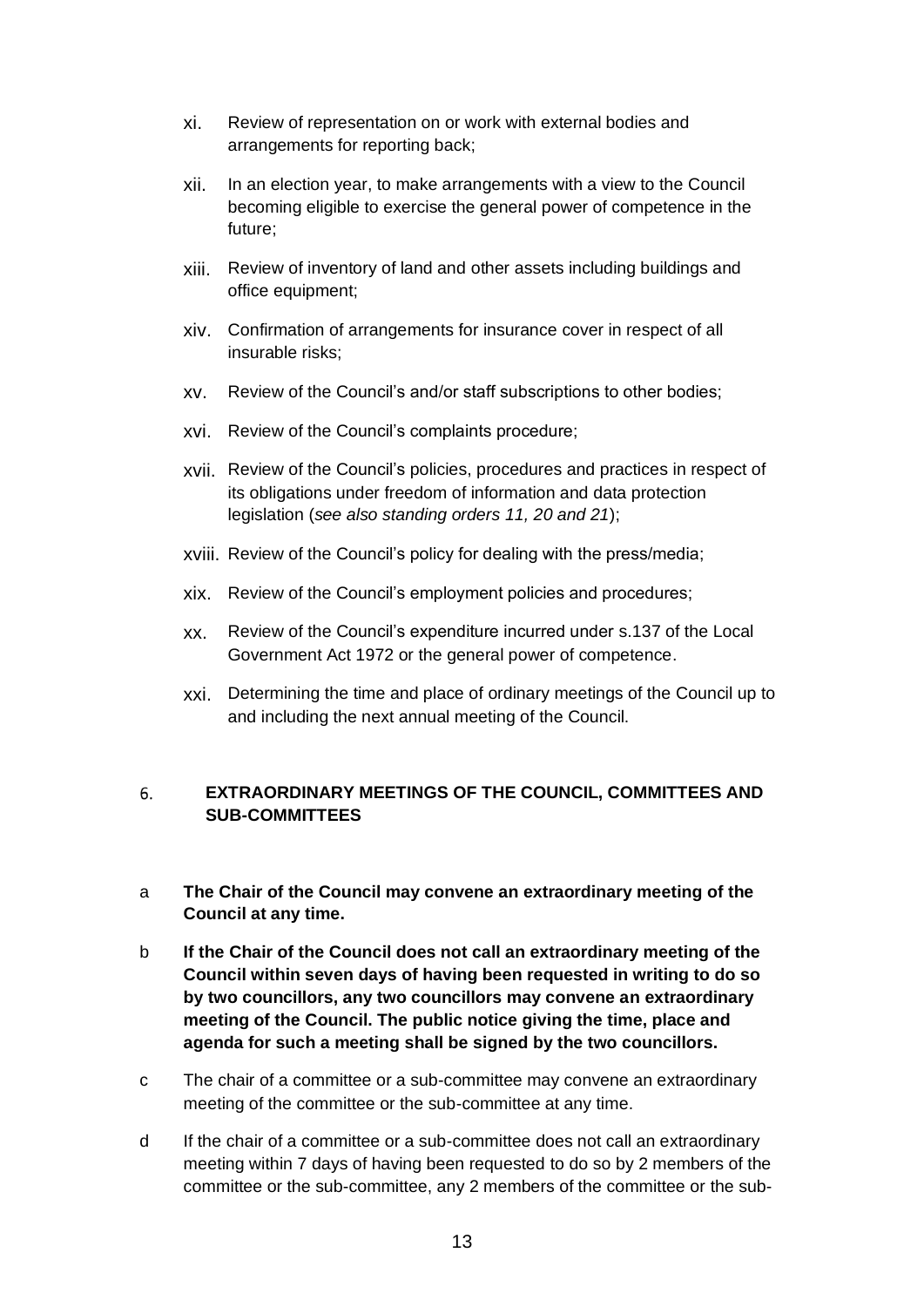committee may convene an extraordinary meeting of the committee or a subcommittee.

#### <span id="page-13-0"></span>**PREVIOUS RESOLUTIONS**  $7.$

- a A resolution shall not be reversed within six months except either by a special motion, which requires written notice by at least 4 councillors to be given to the Proper Officer in accordance with standing order 9, or by a motion moved in pursuance of the recommendation of a committee or a sub-committee.
- b When a motion moved pursuant to standing order 7(a) has been disposed of, no similar motion may be moved for a further six months.

#### <span id="page-13-1"></span>8. **VOTING ON APPOINTMENTS**

a Where more than two persons have been nominated for a position to be filled by the Council and none of those persons has received an absolute majority of votes in their favour, the name of the person having the least number of votes shall be struck off the list and a fresh vote taken. This process shall continue until a majority of votes is given in favour of one person. A tie in votes may be settled by the casting vote exercisable by the chair of the meeting.

## <span id="page-13-2"></span>9. **MOTIONS FOR A MEETING THAT REQUIRE WRITTEN NOTICE TO BE GIVEN TO THE PROPER OFFICER**

- a A motion shall relate to the responsibilities of the meeting for which it is tabled and in any event shall relate to the performance of the Council's statutory functions, powers and obligations or an issue which specifically affects the Council's area or its residents.
- b No motion may be moved at a meeting unless it is on the agenda and the mover has given written notice of its wording to the Proper Officer at least 7 clear days before the meeting. Clear days do not include the day of the notice or the day of the meeting.
- c The Proper Officer may, before including a motion on the agenda received in accordance with standing order 9(b), correct obvious grammatical or typographical errors in the wording of the motion.
- d If the Proper Officer considers the wording of a motion received in accordance with standing order 9(b) is not clear in meaning, the motion shall be rejected until the mover of the motion resubmits it, so that it can be understood, in writing, to the Proper Officer at least 5 clear days before the meeting.
- e If the wording or subject of a proposed motion is considered improper, the Proper Officer shall consult with the chair of the forthcoming meeting or, as the case may be, the councillors who have convened the meeting, to consider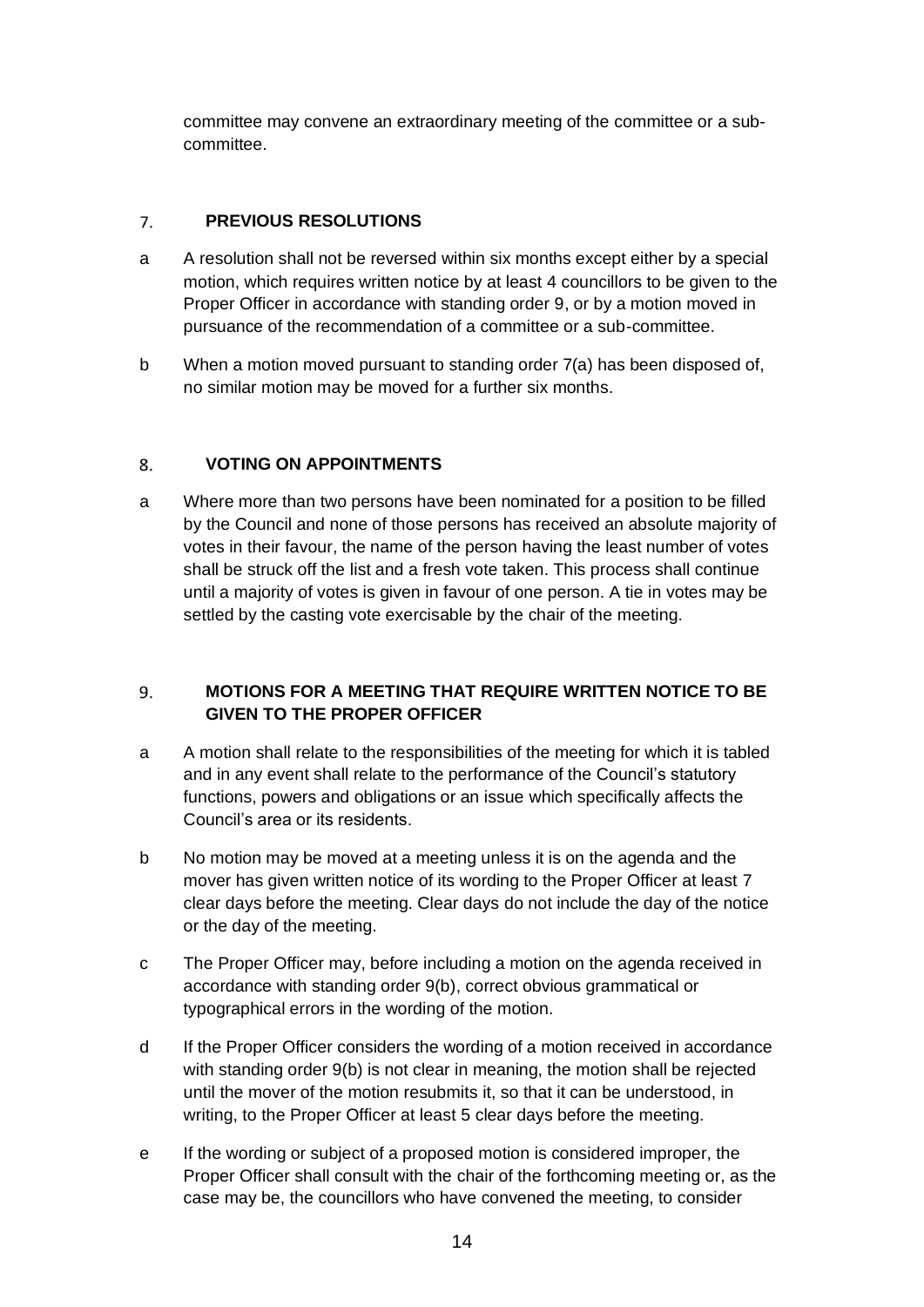whether the motion shall be included in the agenda or rejected.

- f The decision of the Proper Officer as to whether or not to include the motion on the agenda shall be final.
- g Motions received shall be recorded and numbered in the order that they are received.
- h Motions rejected shall be recorded with an explanation by the Proper Officer of the reason for rejection.

#### <span id="page-14-0"></span>10. **MOTIONS AT A MEETING THAT DO NOT REQUIRE WRITTEN NOTICE**

- a The following motions may be moved at a meeting without written notice to the Proper Officer:
	- i. to correct an inaccuracy in the draft minutes of a meeting;
	- ii. to move to a vote;
	- iii. to defer consideration of a motion;
	- iv. to refer a motion to a particular committee or sub-committee;
	- v. to appoint a person to preside at a meeting;
	- vi. to change the order of business on the agenda;
	- vii. to proceed to the next business on the agenda;
	- viii. to require a written report;
	- ix. to appoint a committee or sub-committee and their members;
	- x. to extend the time limits for speaking;
	- xi. to exclude the press and public from a meeting in respect of confidential or other information which is prejudicial to the public interest;
	- xii. to not hear further from a councillor or a member of the public;
	- xiii. to exclude a councillor or member of the public for disorderly conduct;
	- xiv. to temporarily suspend the meeting;
	- xv. to suspend a particular standing order (unless it reflects mandatory statutory or legal requirements);
	- xvi. to adjourn the meeting; or
	- xvii. to close the meeting.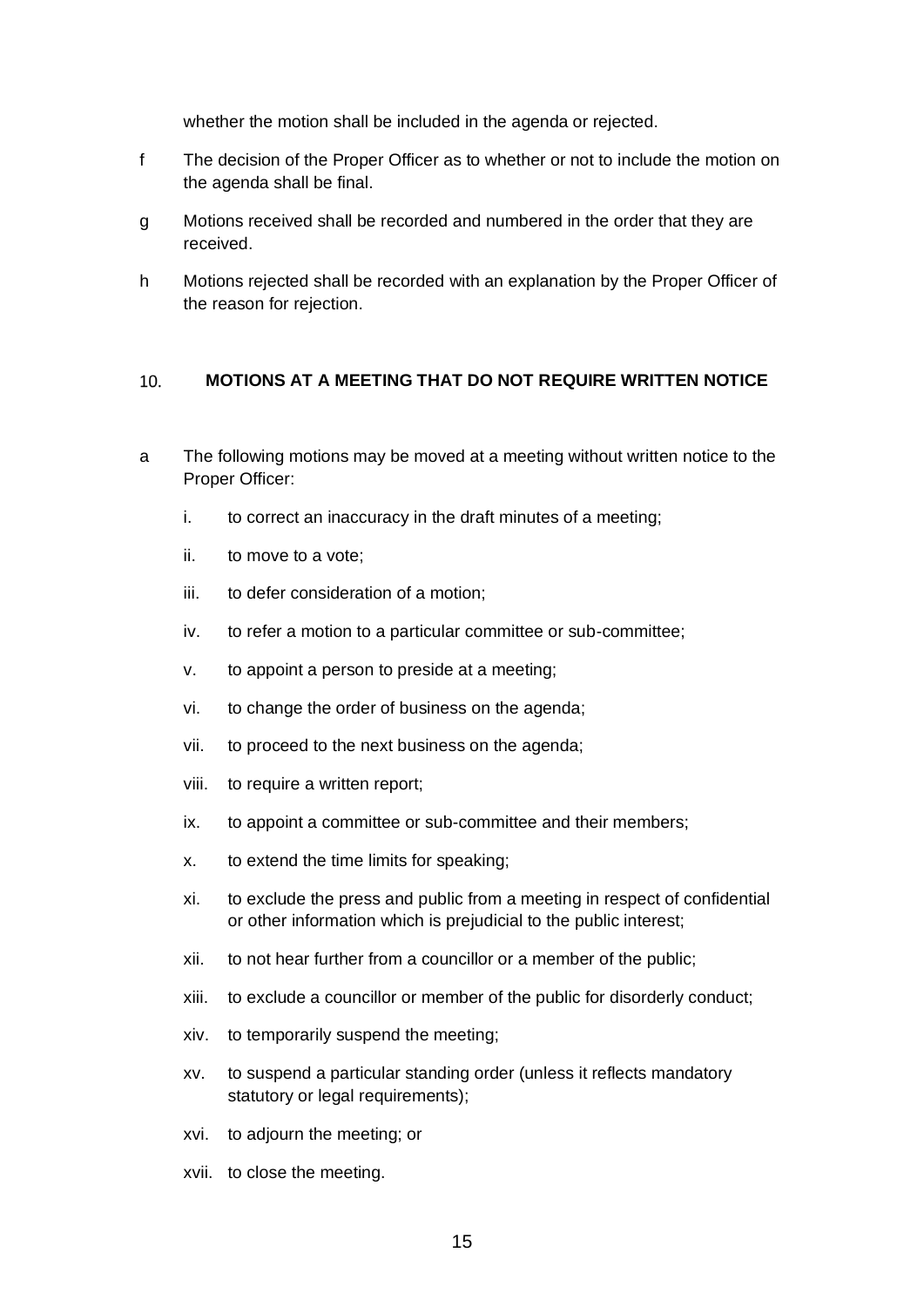#### <span id="page-15-0"></span>11. **MANAGEMENT OF INFORMATION**

*See also standing order 20.*

- a **The Council shall have in place and keep under review, technical and organisational measures to keep secure information (including personal data) which it holds in paper and electronic form. Such arrangements shall include deciding who has access to personal data and encryption of personal data.**
- b **The Council shall have in place, and keep under review, policies for the retention and safe destruction of all information (including personal data) which it holds in paper and electronic form. The Council's retention policy shall confirm the period for which information (including personal data) shall be retained or if this is not possible the criteria used to determine that period (e.g. the Limitation Act 1980).**
- c **The agenda, papers that support the agenda and the minutes of a meeting shall not disclose or otherwise undermine confidential information or personal data without legal justification.**
- d **Councillors, staff, the Council's contractors and agents shall not disclose confidential information or personal data without legal justification.**

#### <span id="page-15-1"></span> $12.$ **DRAFT MINUTES**

**Full Council meetings** Committee meetings Sub-committee meetings

- a If the draft minutes of a preceding meeting have been served on councillors with the agenda to attend the meeting at which they are due to be approved for accuracy, they shall be taken as read.
- b There shall be no discussion about the draft minutes of a preceding meeting except in relation to their accuracy. A motion to correct an inaccuracy in the draft minutes shall be moved in accordance with standing order 10(a)(i).
- c The accuracy of draft minutes, including any amendment(s) made to them, shall be confirmed by resolution and shall be signed by the chair of the meeting and stand as an accurate record of the meeting to which the minutes relate.
- d If the chair of the meeting does not consider the minutes to be an accurate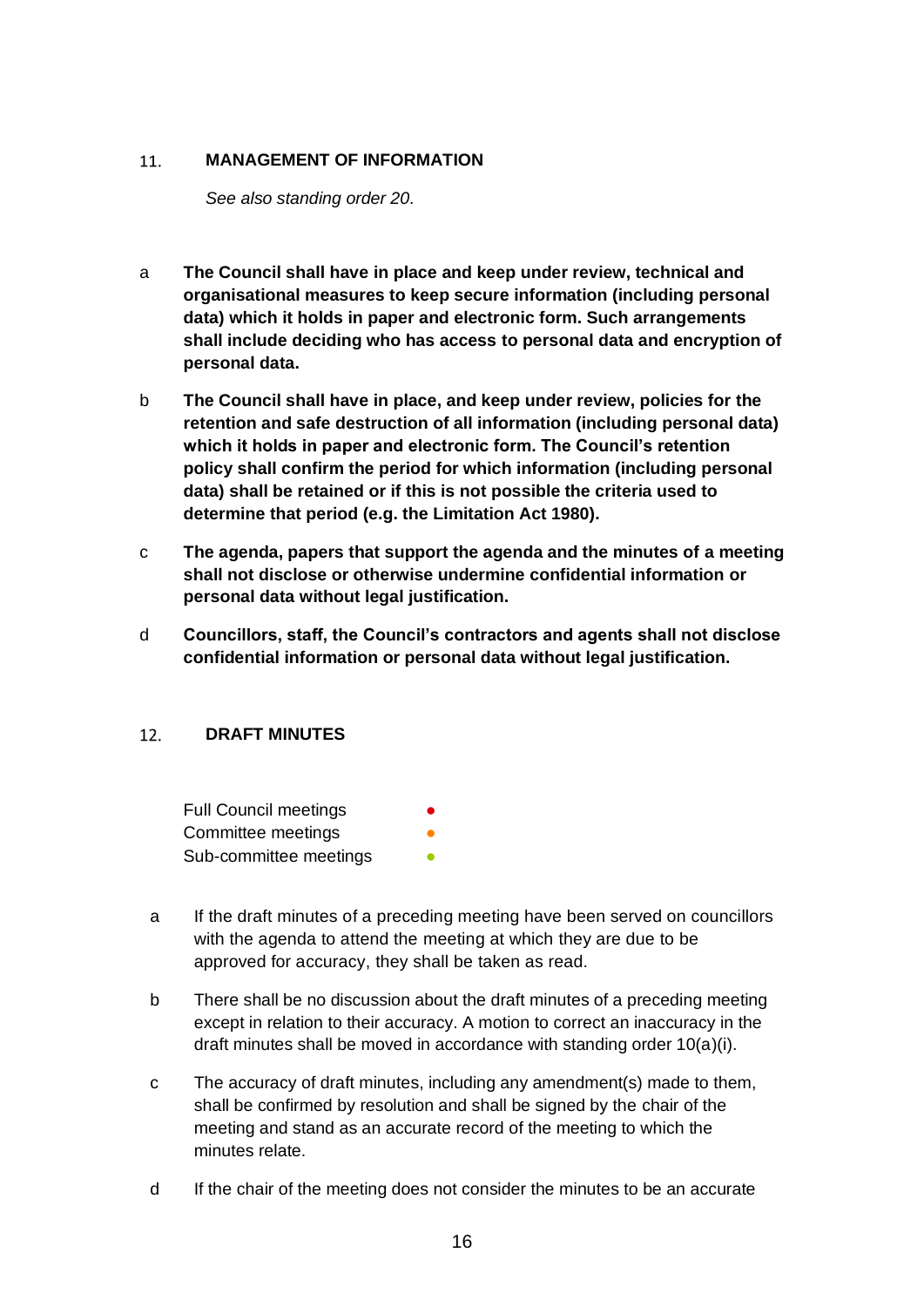record of the meeting to which they relate, he shall sign the minutes and include a paragraph in the following terms or to the same effect:

*"The chair of this meeting does not believe that the minutes of the meeting of the ( ) held on [date] in respect of ( ) were a correct record but his view was not upheld by the meeting and the minutes are confirmed as an accurate record of the proceedings."*

● e **If the Council's gross annual income or expenditure (whichever is** 

● ●

- **higher) does not exceed £25,000, it shall publish draft minutes on a website which is publicly accessible and free of charge not later than one month after the meeting has taken place.**
- f Subject to the publication of draft minutes in accordance with standing order 12(e) and standing order 20(a) and following a resolution which confirms the accuracy of the minutes of a meeting, the draft minutes or recordings of the meeting for which approved minutes exist shall be destroyed.

#### <span id="page-16-0"></span> $13.$ **CODE OF CONDUCT AND DISPENSATIONS**

*See also standing order 3(u).*

- a All councillors and non-councillors with voting rights shall observe the code of conduct adopted by the Council.
- b Unless he has been granted a dispensation, a councillor or non-councillor with voting rights shall withdraw from a meeting when it is considering a matter in which he has a disclosable pecuniary interest. He may return to the meeting after it has considered the matter in which he had the interest.
- c Unless he has been granted a dispensation, a councillor or non-councillor with voting rights shall withdraw from a meeting when it is considering a matter in which he has another interest if so required by the Council's code of conduct. He may return to the meeting after it has considered the matter in which he had the interest.
- d **Dispensation requests shall be in writing and submitted to the Proper Officer** as soon as possible before the meeting, or failing that, at the start of the meeting for which the dispensation is required.
- e A decision as to whether to grant a dispensation shall be made by the Proper Officer and that decision is final.
- f A dispensation request shall confirm:
	- i. the description and the nature of the disclosable pecuniary interest or other interest to which the request for the dispensation relates;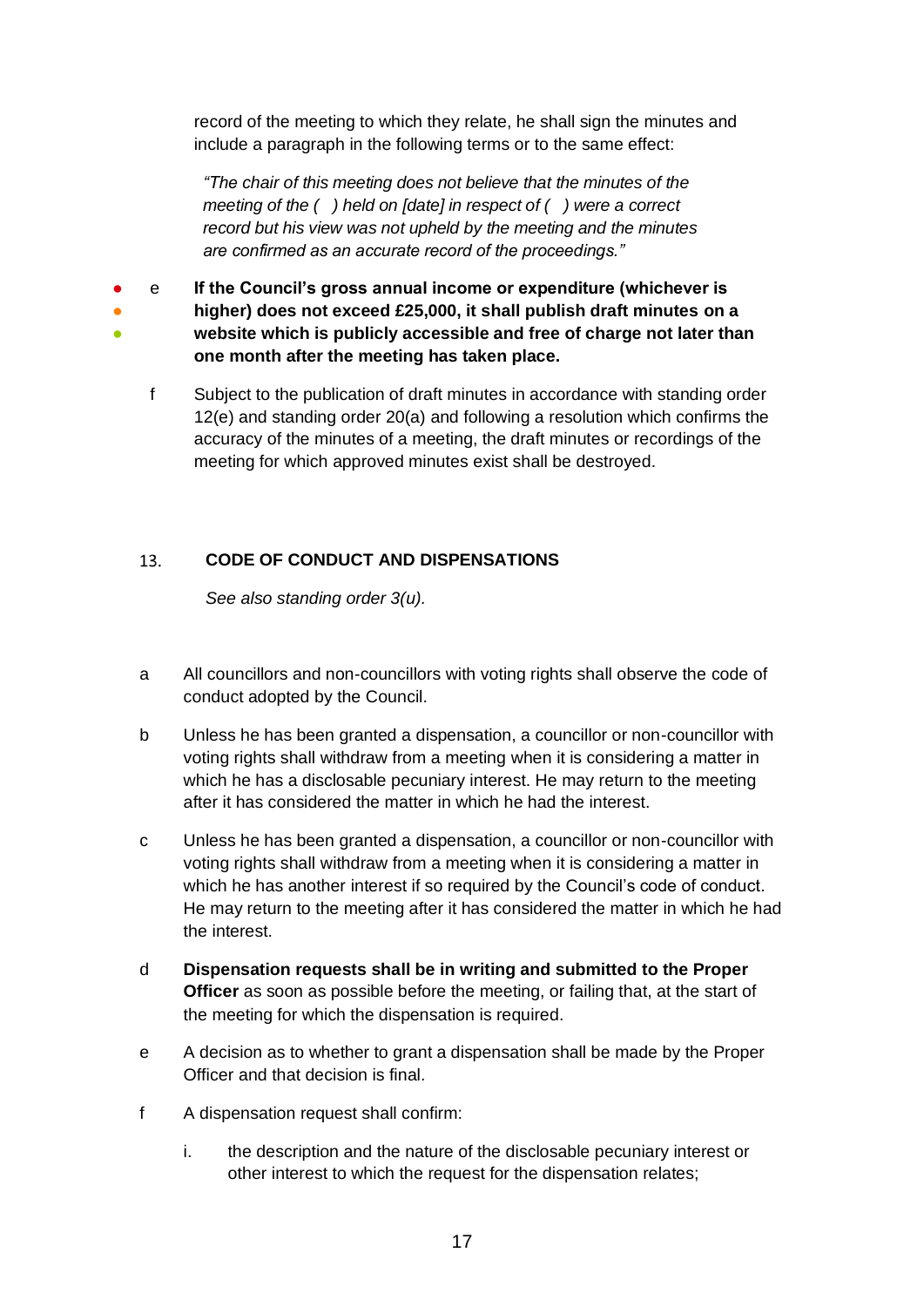- ii. whether the dispensation is required to participate at a meeting in a discussion only or a discussion and a vote;
- iii. the date of the meeting or the period (not exceeding four years) for which the dispensation is sought; and
- iv. an explanation as to why the dispensation is sought.
- g Subject to standing orders 13(d) and (f), a dispensation request shall be considered by the Proper Officer before the meeting or, if this is not possible, at the start of the meeting for which the dispensation is required] OR at the beginning of the meeting of the Council, or committee or sub-committee for which the dispensation is required.
- **h A dispensation may be granted in accordance with standing order 13(e) if having regard to all relevant circumstances any of the following apply:**
	- **i. without the dispensation the number of persons prohibited from participating in the particular business would be so great a proportion of the meeting transacting the business as to impede the transaction of the business;**
	- **ii. granting the dispensation is in the interests of persons living in the Council's area; or**
	- **iii. it is otherwise appropriate to grant a dispensation.**

#### <span id="page-17-0"></span>**CODE OF CONDUCT COMPLAINTS**  14.

- a Upon notification by the District or Unitary Council that it is dealing with a complaint that a councillor or non-councillor with voting rights has breached the Council's code of conduct, the Proper Officer shall, subject to standing order 11, report this to the Council.
- b Where the notification in standing order 14(a) relates to a complaint made by the Proper Officer, the Proper Officer shall notify the Chair of Council of this fact, and the Chair shall nominate another staff member to assume the duties of the Proper Officer in relation to the complaint until it has been determined and the Council has agreed what action, if any, to take in accordance with standing order 14(d).
- c The Council may:
	- i. provide information or evidence where such disclosure is necessary to investigate the complaint or is a legal requirement;
	- ii. seek information relevant to the complaint from the person or body with statutory responsibility for investigation of the matter;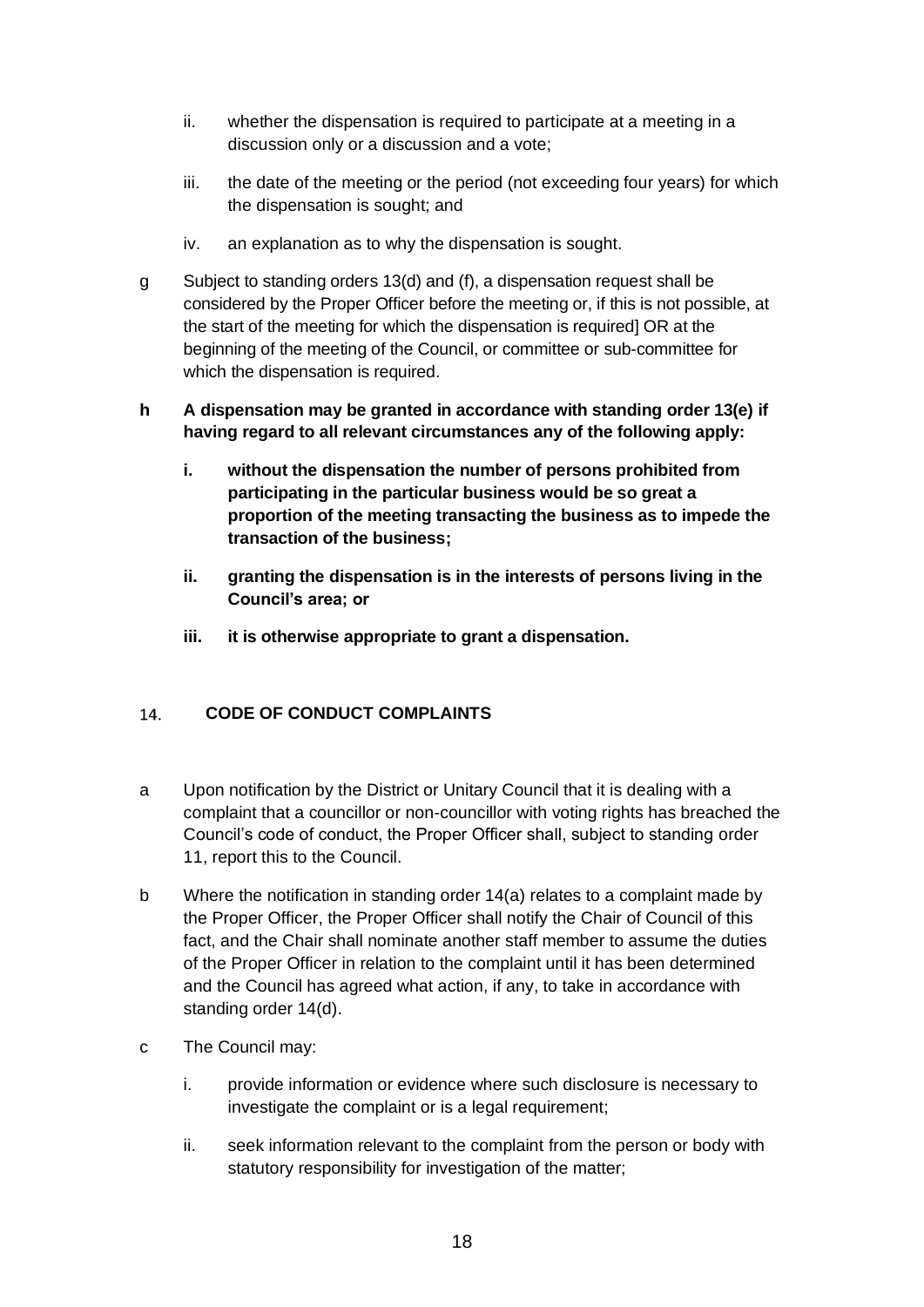<span id="page-18-0"></span>d **Upon notification by the District or Unitary Council that a councillor or non-councillor with voting rights has breached the Council's code of conduct, the Council shall consider what, if any, action to take against him. Such action excludes disqualification or suspension from office.**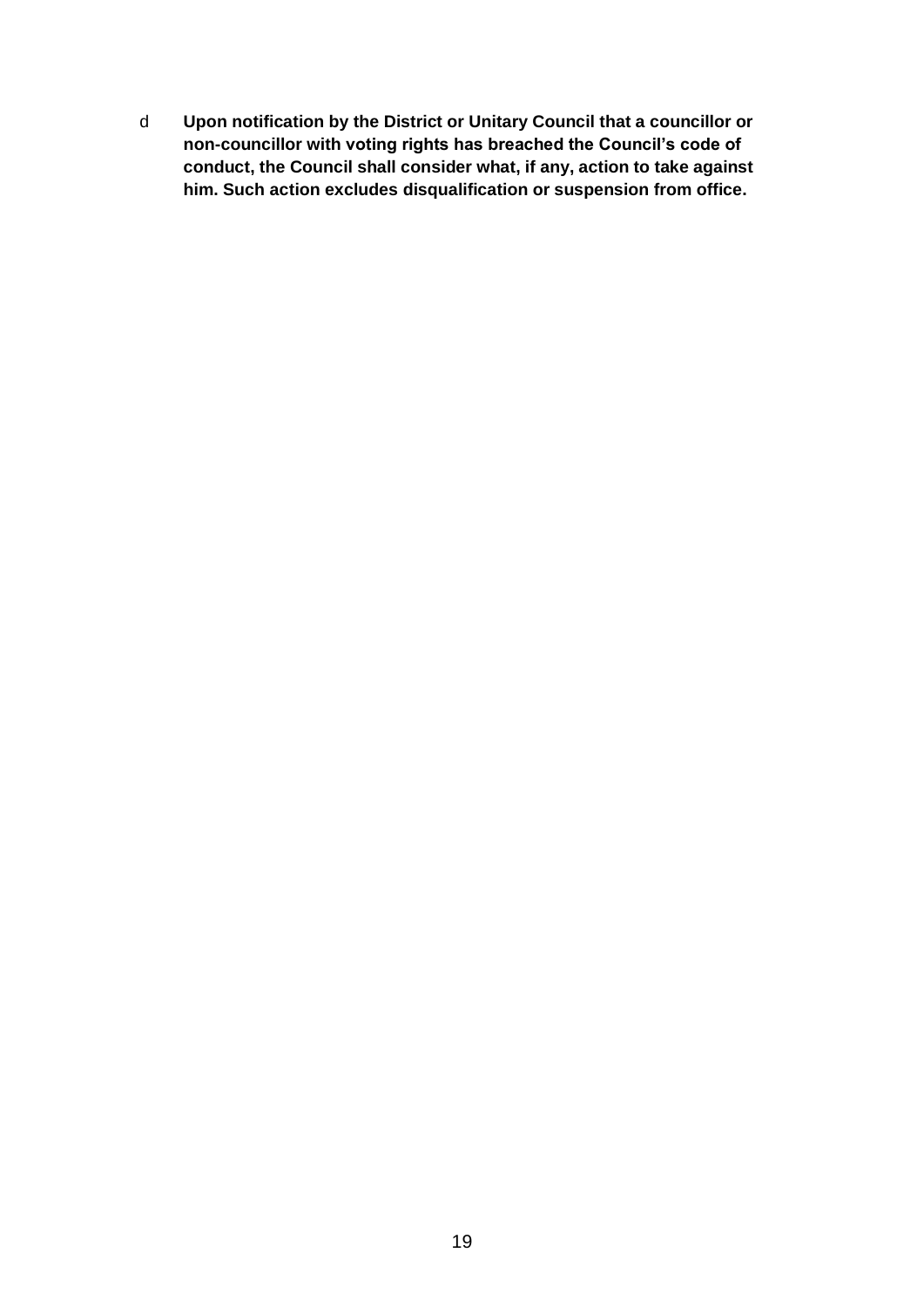#### **PROPER OFFICER**  15.

- a The Proper Officer shall be either (i) the clerk or (ii) other staff member(s) nominated by the Council to undertake the work of the Proper Officer when the Proper Officer is absent.
- b The Proper Officer shall:
	- i. **at least three clear days before a meeting of the council, a committee** or a sub-committee**,**
		- **serve on councillors by delivery or post at their residences or by email authenticated in such manner as the Proper Officer thinks fit, a signed summons confirming the time, place and the agenda (provided the councillor has consented to service by email), and**
		- **Provide, in a conspicuous place, public notice of the time, place and agenda (provided that the public notice with agenda of an extraordinary meeting of the Council convened by councillors is signed by them).**

*See standing order 3(b) for the meaning of clear days for a meeting of a full council and standing order 3(c) for the meaning of clear days for a meeting of a committee;*

- ii. subject to standing order 9, include on the agenda all motions in the order received unless a councillor has given written notice at least 5 days before the meeting confirming his withdrawal of it;
- iii. **convene a meeting of the Council for the election of a new Chair of the Council, occasioned by a casual vacancy in his office;**
- iv. **facilitate inspection of the minute book by local government electors;**
- v. **receive and retain copies of byelaws made by other local authorities;**
- vi. hold acceptance of office forms from councillors;
- vii. hold a copy of every councillor's register of interests;
- viii. assist with responding to requests made under freedom of information legislation and rights exercisable under data protection legislation, in accordance with the Council's relevant policies and procedures;
- ix. liaise, as appropriate, with the Council's Data Protection Officer (if there is one);
- x. receive and send general correspondence and notices on behalf of the Council except where there is a resolution to the contrary;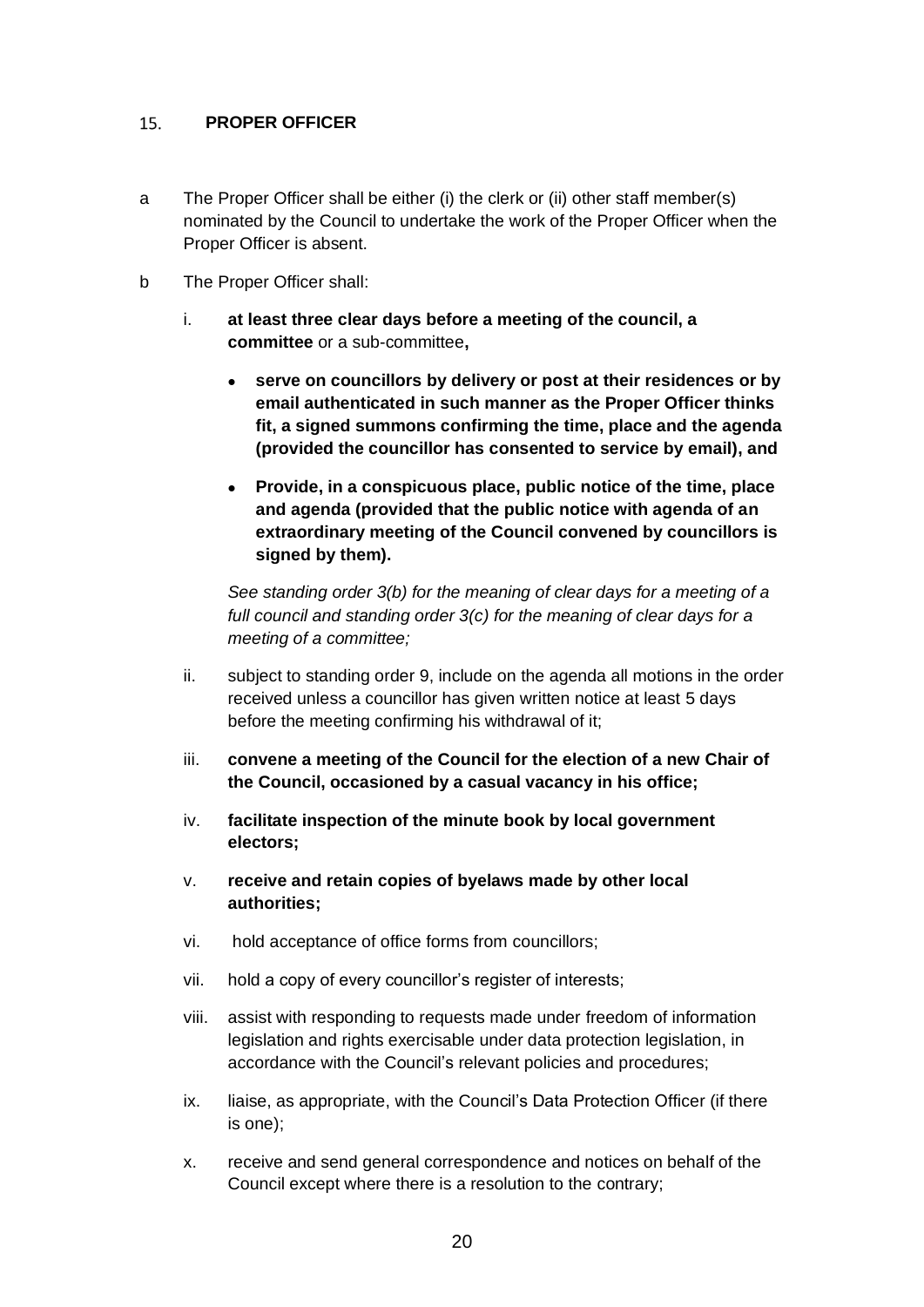- xi. assist in the organisation of, storage of, access to, security of and destruction of information held by the Council in paper and electronic form subject to the requirements of data protection and freedom of information legislation and other legitimate requirements (e.g. the Limitation Act 1980);
- xii. arrange for legal deeds to be executed; (*see also standing order 23);*
- xiii. arrange or manage the prompt authorisation, approval, and instruction regarding any payments to be made by the Council in accordance with its financial regulations;
- xiv. forward every planning application notified to the Council to the Planning Committee and list them on the agenda for the next Planning Committee meeting. The Council's response to the applications is uploaded onto the Dacorum Borough Council (DBC) planning portal;
- xv. ask the DBC planning officer to grant an extension of the time for consideration of an application, if the application is received after the agenda has been set and can not be amended and the closing date for comments is outside of the next 21 days;
- xvi. manage access to information about the Council via the publication scheme; and
- xvii. retain custody of the seal of the Council (if there is one) which shall not be used without a resolution to that effect. (s*ee also standing order 23).*

#### <span id="page-20-0"></span>**RESPONSIBLE FINANCIAL OFFICER**  16.

a The Council shall appoint someone appropriate to undertake the work of the Responsible Financial Officer when the Responsible Financial Officer is absent.

#### <span id="page-20-1"></span>**ACCOUNTS AND ACCOUNTING STATEMENTS** 17.

- a "Proper practices" in standing orders refer to the most recent version of "Governance and Accountability for Local Councils – a Practitioners' Guide".
- b All payments by the Council shall be authorised, approved and paid in accordance with the law, proper practices and the Council's financial regulations.
- c The Responsible Financial Officer shall supply to each councillor as soon as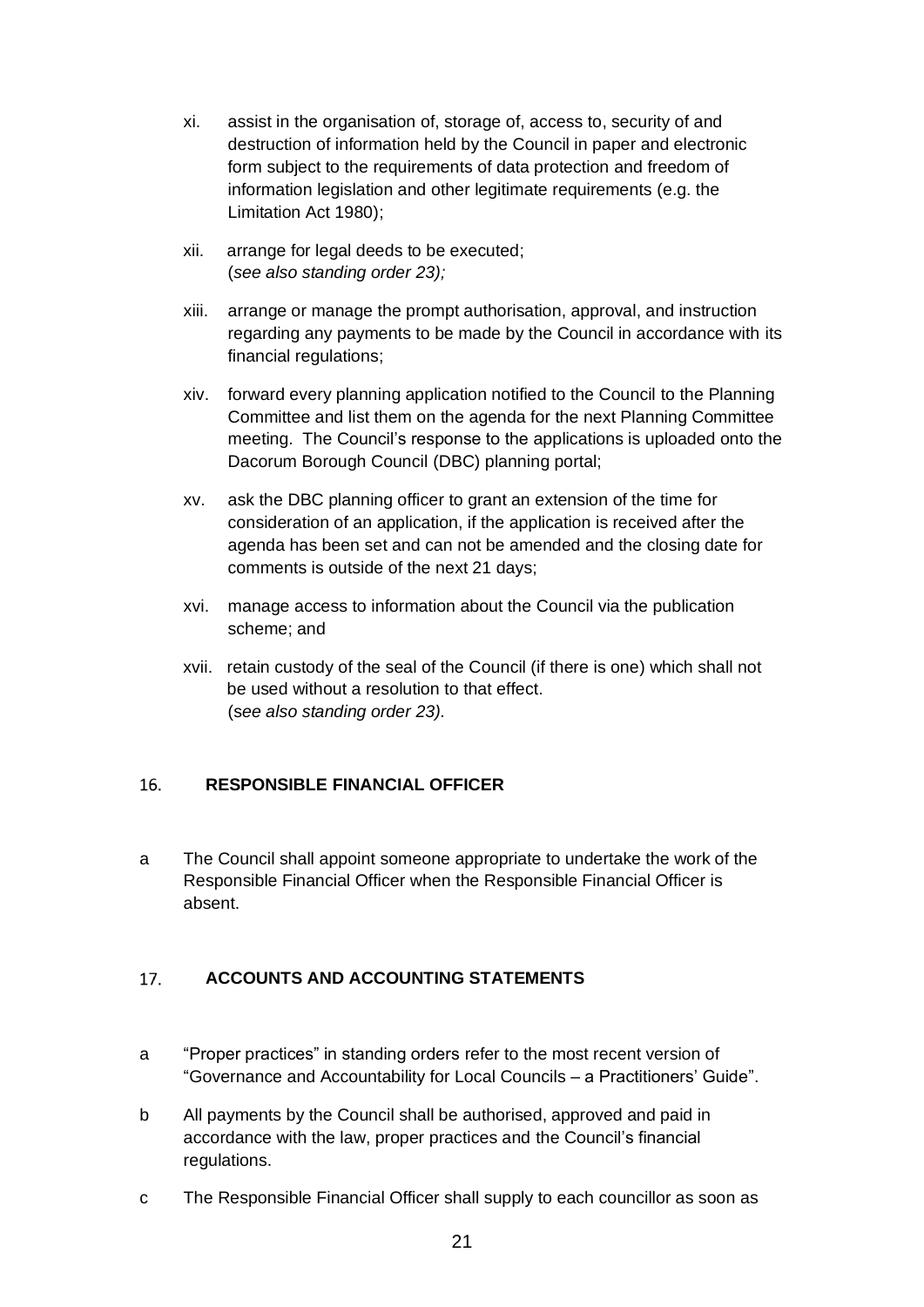practicable after 30 June, 30 September and 31 December in each year a statement to summarise:

- i. the Council's receipts and payments (or income and expenditure) for each quarter:
- ii. the Council's aggregate receipts and payments (or income and expenditure) for the year to date;
- iii. the balances held at the end of the quarter being reported and

which includes a comparison with the budget for the financial year and highlights any actual or potential overspends.

- d As soon as possible after the financial year end at 31 March, the Responsible Financial Officer shall provide:
	- i. each councillor with a statement summarising the Council's receipts and payments (or income and expenditure) for the last quarter and the year to date for information; and
	- ii. to the Council the accounting statements for the year in the form of Section 2 of the annual governance and accountability return, as required by proper practices, for consideration and approval.
- e The year-end accounting statements shall be prepared in accordance with proper practices and apply the form of accounts determined by the Council (receipts and payments, or income and expenditure) for the year to 31 March. A completed draft annual governance and accountability return shall be presented to all councillors at least 14 days prior to anticipated approval by the Council. The annual governance and accountability return of the Council, which is subject to external audit, including the annual governance statement, shall be presented to the Council for consideration and formal approval before 30 June.

#### <span id="page-21-0"></span>18. **FINANCIAL CONTROLS AND PROCUREMENT**

- a. The Council shall consider and approve financial regulations drawn up by the Responsible Financial Officer, which shall include detailed arrangements in respect of the following:
	- i. the keeping of accounting records and systems of internal controls;
	- ii. the assessment and management of financial risks faced by the Council;
	- iii. the work of the independent internal auditor in accordance with proper practices and the receipt of regular reports from the internal auditor, which shall be required at least annually;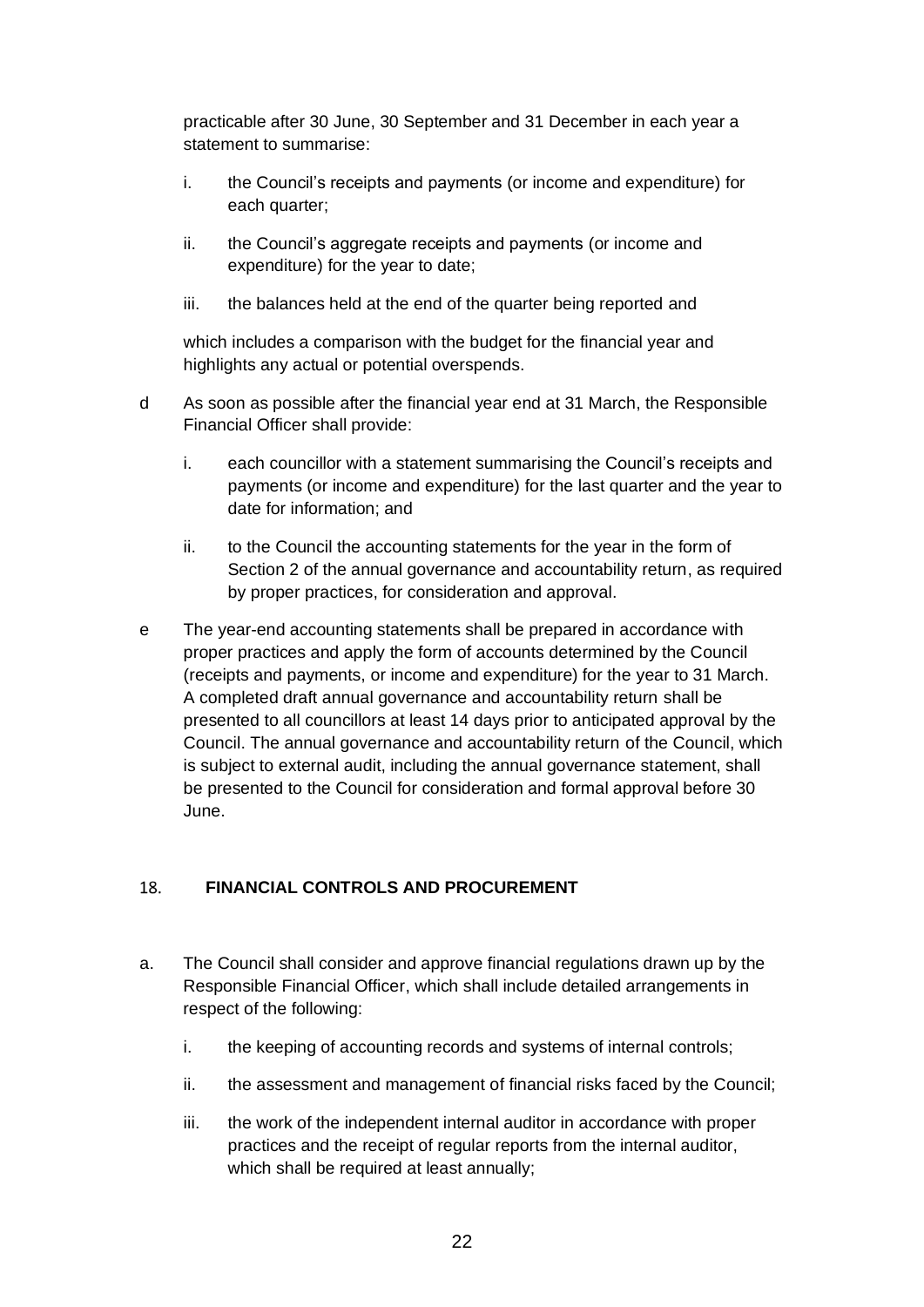- iv. the inspection and copying by councillors and local electors of the Council's accounts and/or orders of payments; and
- v. whether contracts with an estimated value below **£25,000** due to special circumstances are exempt from a tendering process or procurement exercise.
- b. Financial regulations shall be reviewed regularly and at least annually for fitness of purpose.
- c. **A public contract regulated by the Public Contracts Regulations 2015 with an estimated value in excess of £25,000 but less than the relevant thresholds referred to in standing order 18(f) is subject to the "light touch" arrangements under Regulations 109-114 of the Public Contracts Regulations 2015 unless it proposes to use an existing list of approved suppliers (framework agreement)**
- d. Subject to additional requirements in the financial regulations of the Council, the tender process for contracts for the supply of goods, materials, services or the execution of works shall include, as a minimum, the following steps:
	- i. a specification for the goods, materials, services or the execution of works shall be drawn up;
	- ii. an invitation to tender shall be drawn up to confirm (i) the Council's specification (ii) the time, date and address for the submission of tenders (iii) the date of the Council's written response to the tender and (iv) the prohibition on prospective contractors contacting councillors or staff to encourage or support their tender outside the prescribed process;
	- iii. the invitation to tender shall be advertised in a local newspaper and in any other manner that is appropriate;
	- iv. tenders are to be submitted in writing in a sealed marked envelope addressed to the Proper Officer;
	- v. tenders shall be opened by the Proper Officer in the presence of at least one councillor after the deadline for submission of tenders has passed;
	- vi. tenders are to be reported to and considered by the appropriate meeting of the Council or a committee or sub-committee with delegated responsibility.
- e. Neither the Council, nor a committee or a sub-committee with delegated responsibility for considering tenders, is bound to accept the lowest value tender.
	- f. **Where the value of a contract is likely to exceed the threshold specified by the Office of Government Commerce from time to time, the Council must consider whether the Public Contracts Regulations 2015 or the Utilities Contracts Regulations 2016 apply to the contract and, if either of those Regulations apply, the Council must comply with procurement**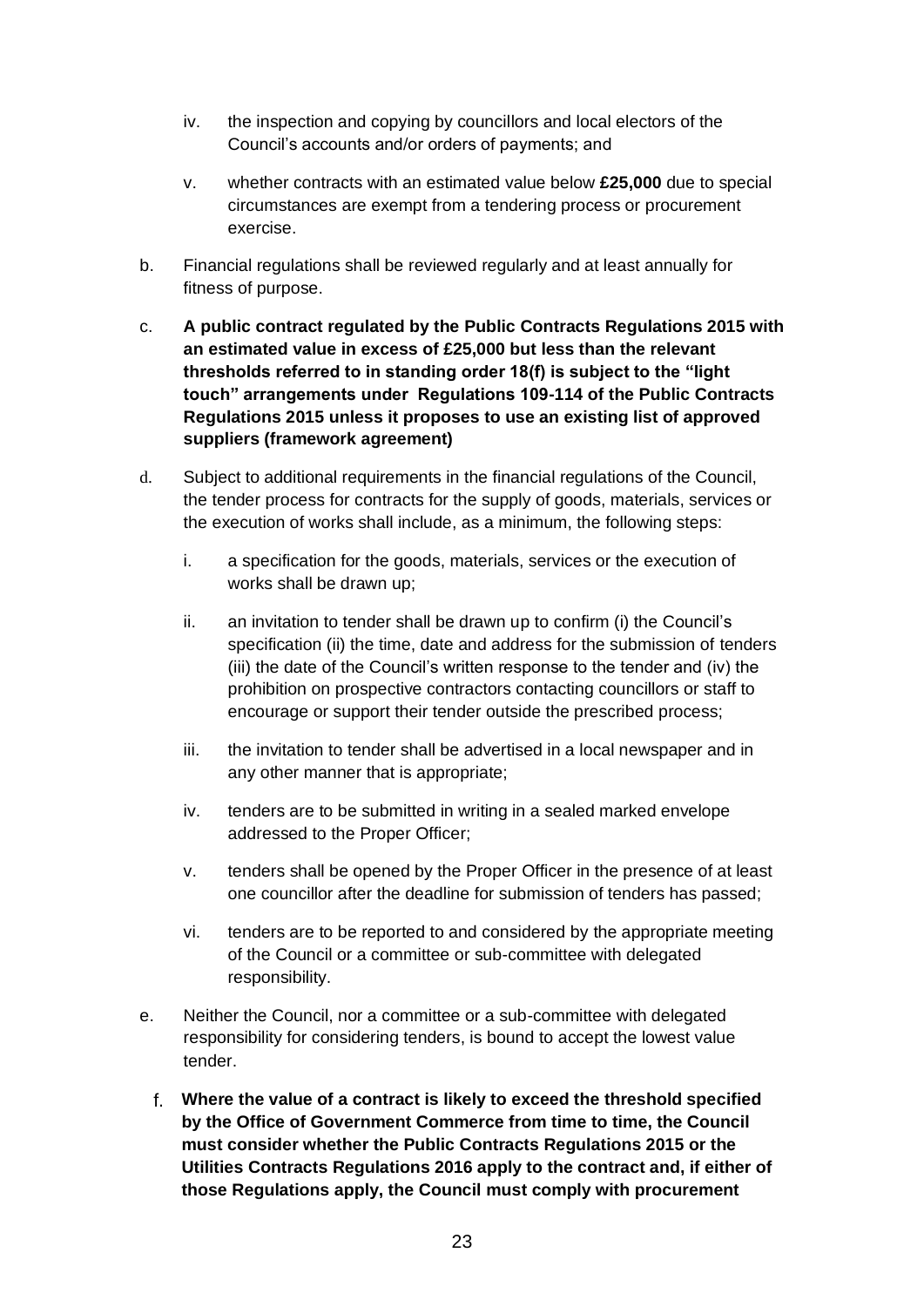**rules. NALC's procurement guidance contains further details.**

#### <span id="page-23-0"></span>**HANDLING STAFF MATTERS** 19.

- a A matter personal to a member of staff that is being considered by a meeting of the Finance and General Purposes Committee is subject to standing order 11.
- b Subject to the Council's policy regarding absences from work, the chair of NPC or in his absence, the vice-chair shall upon a resolution conduct a review of the performance and annual appraisal of the work of the Clerk. The reviews and appraisal shall be reported to the Finance and General Purposes Committee
- c Subject to the Council's policy regarding the handling of grievance matters, if an informal or formal grievance matter raised by the Clerk relates to the chair or vice-chair of NPC another councillor will investigate the matter
- d Any persons responsible for all or part of the management of staff shall treat as confidential the written records of all meetings relating to their performance, capabilities, grievance or disciplinary matters.
- e In accordance with standing order 11(a), persons with line management responsibilities shall have access to staff records referred to in standing order 19(f).
- f Any persons responsible for all or part of the management of staff shall treat as confidential the written records of all meetings relating to their performance, capabilities, grievance or disciplinary matters.
- g In accordance with standing order 11(a), persons with line management responsibilities shall have access to staff records referred to in standing order 19(f)

#### <span id="page-23-1"></span>20. **RESPONSIBILITIES TO PROVIDE INFORMATION**

*See also standing order 21.*

- a **In accordance with freedom of information legislation, the Council shall publish information in accordance with its publication scheme and respond to requests for information held by the Council.**
- b. [*If gross annual income or expenditure (whichever is higher) does not exceed*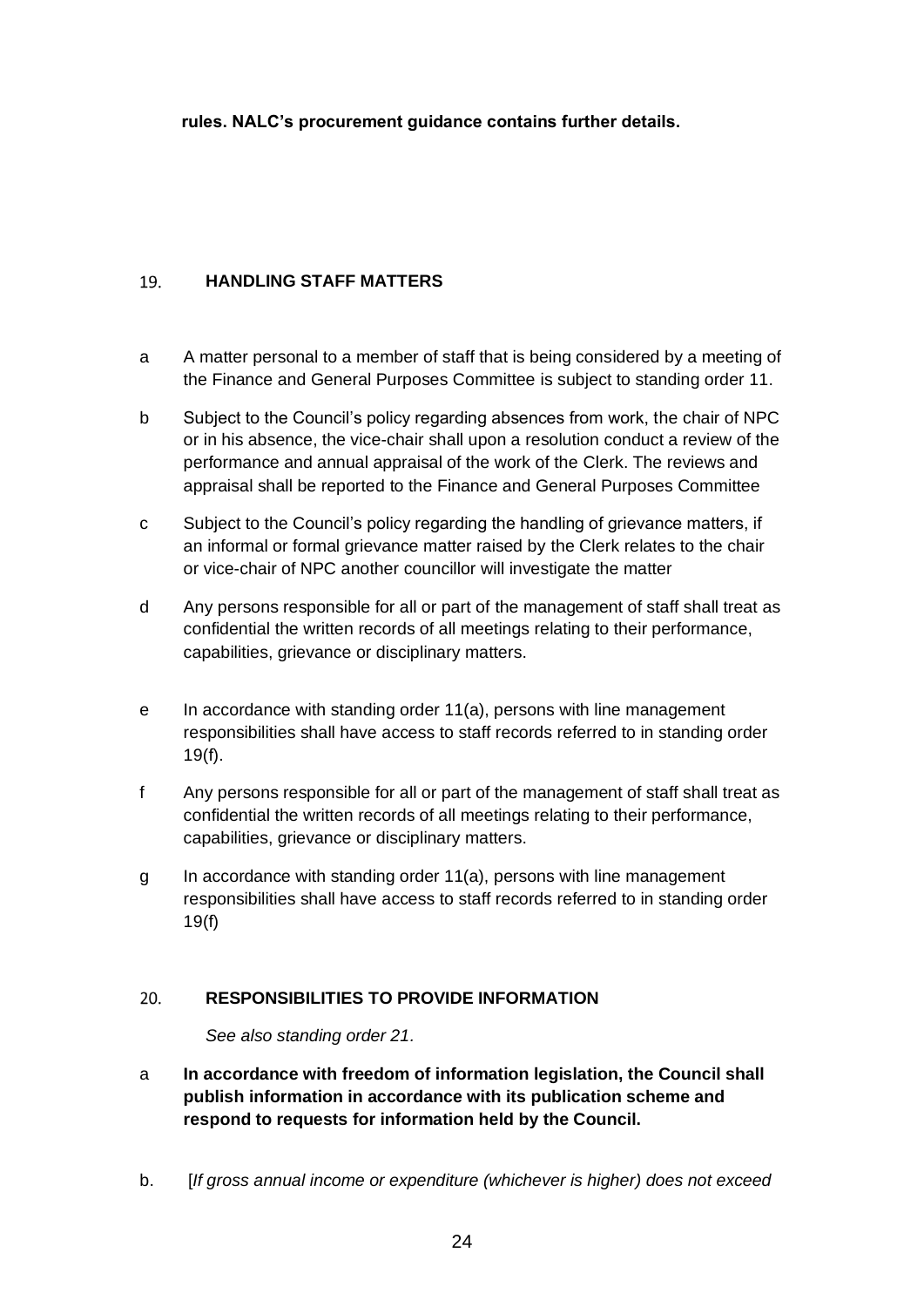*£25,000*] **The Council shall publish information in accordance with the requirements of the Smaller Authorities (Transparency Requirements) (England) Regulations 2015.** (Not applicable to NPC)

OR

[*If gross annual income or expenditure (whichever is the higher) exceeds £200,000*] **The Council, shall publish information in accordance with the requirements of the Local Government (Transparency Requirements) (England) Regulations 2015**. (Not applicable to NPC)

<span id="page-24-0"></span>**RESPONSIBILITIES UNDER DATA PROTECTION LEGISLATION**  21. (Below is not an exclusive list).

*See also standing order 11.*

- a The Council may appoint a Data Protection Officer.
- b **The Council shall have policies and procedures in place to respond to an individual exercising statutory rights concerning his personal data.**
- c **The Council shall have a written policy in place for responding to and managing a personal data breach.**
- d **The Council shall keep a record of all personal data breaches comprising the facts relating to the personal data breach, its effects and the remedial action taken.**
- e **The Council shall ensure that information communicated in its privacy notice(s) is in an easily accessible and available form and kept up to date.**
- f **The Council shall maintain a written record of its processing activities.**

#### <span id="page-24-1"></span> $22.$ **RELATIONS WITH THE PRESS/MEDIA**

a Requests from the press or other media for an oral or written comment or statement from the Council, its councillors or staff shall be handled in accordance with the Council's policy in respect of dealing with the press and/or other media.

#### <span id="page-24-2"></span>23. **EXECUTION AND SEALING OF LEGAL DEEDS**

*See also standing orders 15(b)(xii) and (xvii).*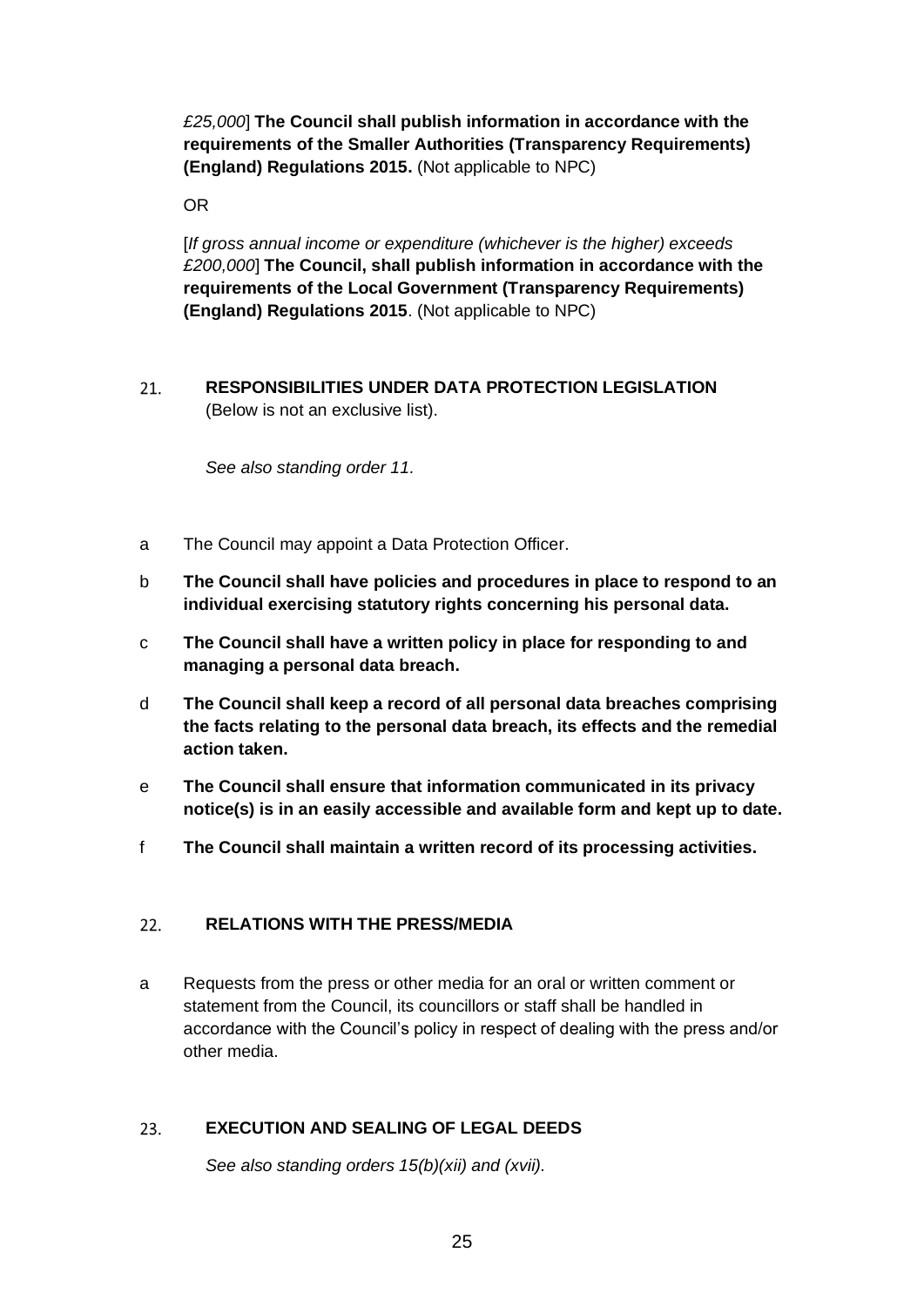- a A legal deed shall not be executed on behalf of the Council unless authorised by a resolution.
- b **[Subject to standing order 23(a), the Council's common seal shall alone be used for sealing a deed required by law. It shall be applied by the Proper Officer in the presence of two councillors who shall sign the deed as witnesses.]**

*The above is applicable to a Council with a common seal.*

OR

**[Subject to standing order 23(a), any two councillors may sign, on behalf of the Council, any deed required by law and the Proper Officer shall witness their signatures.]** 

<span id="page-25-0"></span>*The above is applicable to a Council without a common seal.*